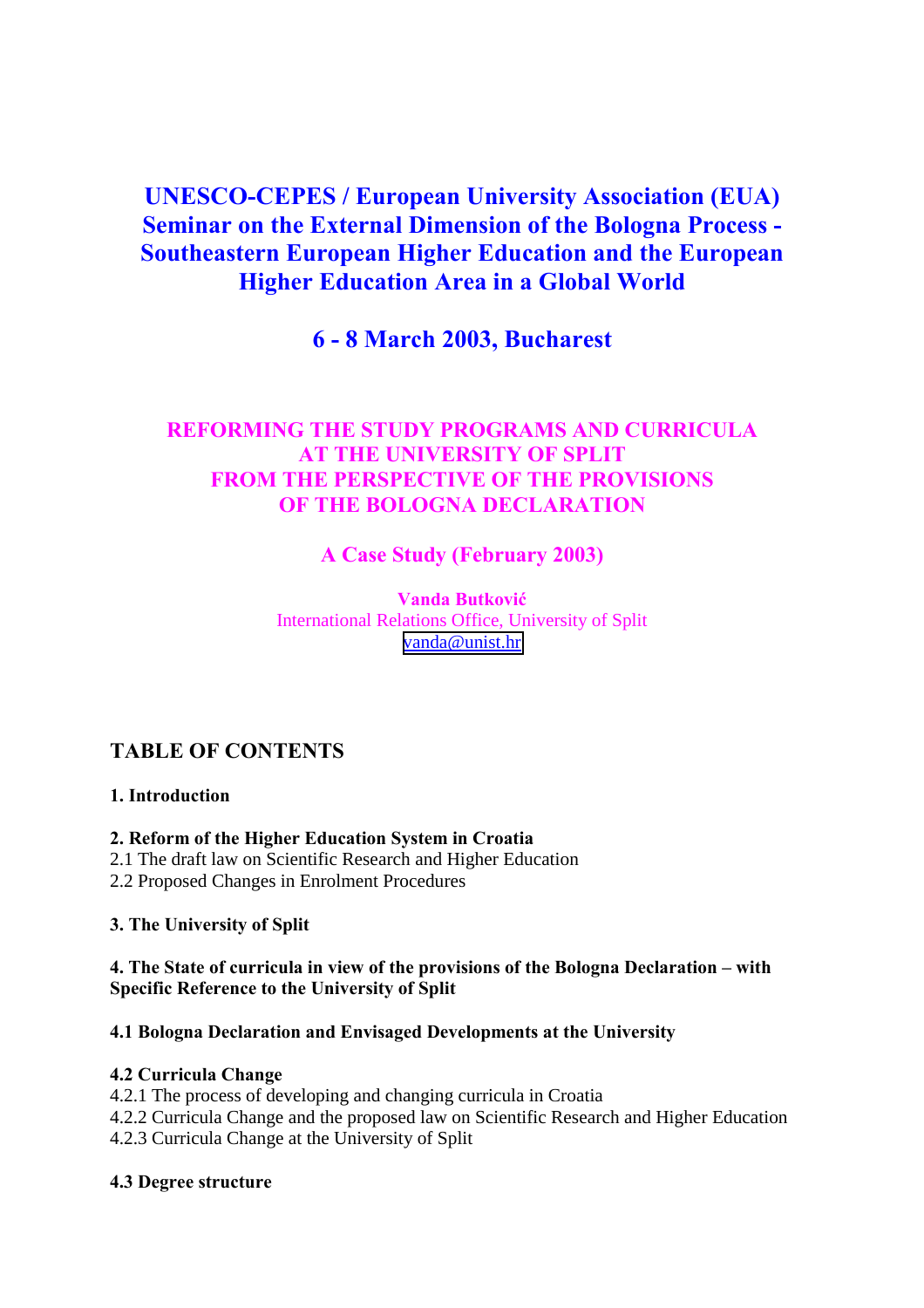- 4.3.1 Degree Duration at the University of Split
- 4.3.2 Degree Structure **Undergraduate Degrees**
- 4.3.3 Background Undergraduate Completion rate
- 4.3.4 Organisation of Undergraduate courses
- 4.3.5 Changes in relation to Bologna Declaration

### **4.4 Master Degree**

4.4.1 Changes in relation to Bologna Declaration Doctoral Degree (Ph.D)

## **4.5 Doctoral Degrees**

4.5.1 Changes in relation to Bologna Declaration

#### **4.6 Horizontal and Vertical Mobility**

### **4.7.Institutional quality culture, accreditation, and recognition of qualifications**

#### **4.8 Verification of Foreign Diplomas**

#### **5. The Organization of Physics Undergraduate and Masters Curricula at the University of Split**

5.1.Structure and Organisation of the Physics Batchelor Degree Course at the University of Split

### **5.2. Masters Course in Didactics in Science - Physics (Science Education)**

#### **6. The Structure and Organisation of Joint Degrees at the University of Split**

## **6.1 Joint Degrees**

#### **6.2 Joint Degree 1: Science and Technology of the Environment and Territory**

- 6.2.1 Description and Aims of the course
- 6.2.2 Teaching Methods
- 6.2.3 Aims and Professional Profile
- 6.2.4 Professional Opportunities
- 6.2.5 Duration and Contents of the Course (including credit system)
- 6.2.6 Application Procedures
- 6.2.7 Degree examination

#### **6.3 Joint Degree 2: International (European) PhD programme in Environmental Physiology**

- 6.3.1 Course Description
- 6.3.2 Programme Goals
- 6.3.3 Course structure
- 6.3.4 Entrance Requirements:
- 6.3.5 Teaching methods

## **7. CONCLUSIONS and SWOT ANALYSIS**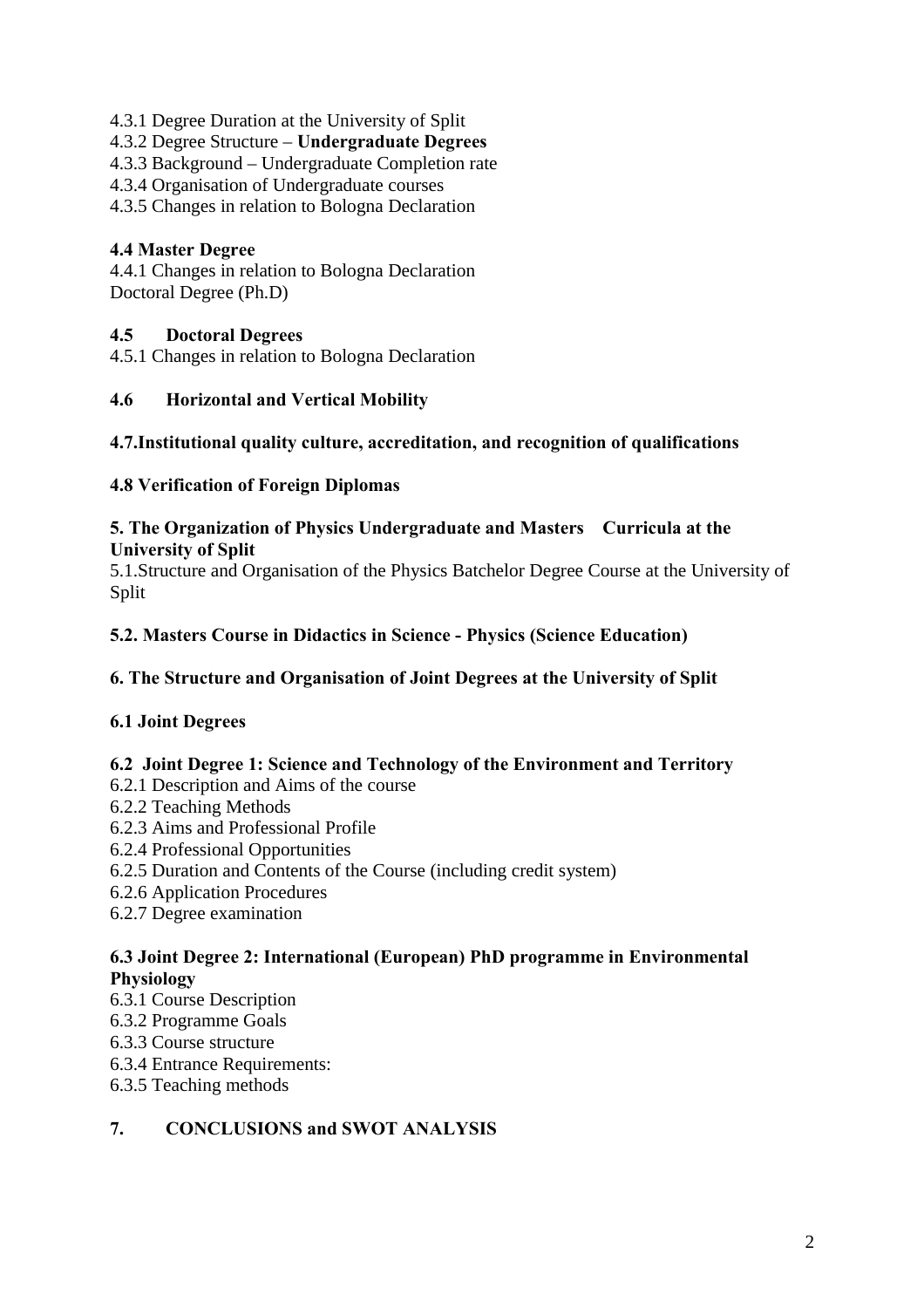# **I. Introduction**

The University of Split, in its capacity as a pilot institution in the UNESCO-CEPES 'Regional University Network on Governance and Management of Higher Education' programme, was requested to develop a case study on the topic of: "*Reforming the study programmes and curricula in South East Europe Universities from the perspectives of the provisions of the Bologna Declaration*". Croatia signed the Lisbon Convention back in 1997, and the Bologna Declaration in 2001. With its signature Croatia made a commitment to introduce a wide range of Higher Education-level reforms in line with the provisions of the Declaration.

The purpose of this case study is to provide an update on the progress made by the University of Split with regards the introduction of measures set out in the Declaration – which it should be noted from the start, is very much in its early stages. Specific focus will be given to some of the key elements of the Bologna process such as: the reform of degree structure and curricula, the introduction of credit systems, the recognition of degrees, the promotion of mobility, quality assurance and accreditation. The paper will also set the wider reform context in Croatia in light of a proposed draft 'Scientific Research and Higher Education Law' which is currently at the committee stage in the Croatian parliament, and which incorporates many of the provisions of the Bologna Declaration. The study will give examples of current and proposed structures and practices at both the national level as well as at the University of Split. Also examined, as requested in the study guidelines, will be the structure and organisation of a number of undergraduate and post-graduate degree programmes run by the University of Split, with a special focus on "Joint Degrees". The study's concluding section will look at the University of Split's internal Strengths and Weaknesses, as well as the external Opportunities and Threats (SWOT Analysis), in relation to it's current ability to reform the its organisational, administrative and degree course structures as well as its curricula.

# **II. Reform of the Higher Education System in Croatia**

## **1. The Draft Law on Scientific Research and Higher Education**

The Higher education system in Croatia has not significantly changed in many decades. A new Law on Scientific Research and Higher Education, which incorporates the provisions of the Bologna Declaration, is still in the debate phase within a number of parliamentary working groups, and it is expected to "enter" the Parliamentary procedure this spring. This September the new Minister of Science and Technology, Mr. Gvozden Flego arrived in office, and amended the draft version of the proposed Scientific Research and Higher Education law. This legislation will bring changes across the whole of the Higher Education system. The some of the main changes proposed in the legislation are as follows:

- $\triangleright$  The reduction of the independence (financial & administrative) of faculties towards their universities
- $\triangleright$  The introduction of the European model of structure and duration of university courses  $(3+2+3)$
- $\triangleright$  Greater vertical and horizontal mobility for students and professors
- $\triangleright$  Left an option for changes in enrolment procedures at undergraduate level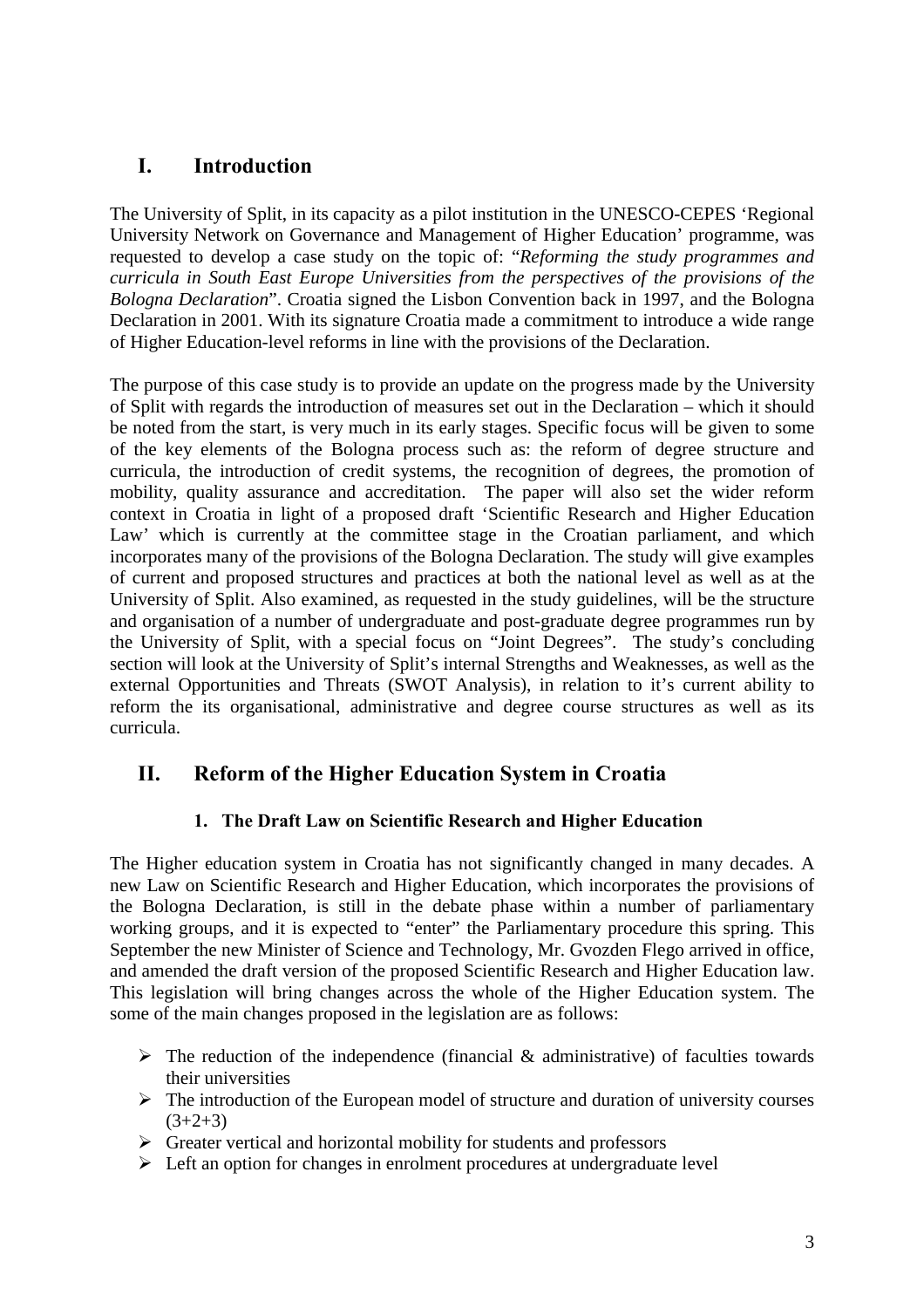Two important elements of the reform which are considered the a priority by the University of Split are:

 $\triangleright$  The introduction of the "Diploma Supplement"

> The introduction of the ECTS (European Credit Transfer System)

The new version of the proposed law has not yet been translated but the version in Croatian is available from:

[http://www.mzt.hr/mzt/hrv/djelatnosti/visoko/novi\\_zvu2002/nacrt.052%20konacno.pdf](http://www.mzt.hr/mzt/hrv/djelatnosti/visoko/novi_zvu2002/nacrt.052 konacno.pdf) for the previous draft please see: [http://www.mzt.hr/mzt/eng/activities/highedu/draft\\_bihe.htm](http://www.mzt.hr/mzt/eng/activities/highedu/draft_bihe.htm)

It is important to note that the independence of faculties towards their university will still remain quite strong under the proposed legislation. This is mainly because there was a great deal of opposition to initial proposals made by the former Minister of Science and technology, who wanted to see a far greater reduction in the financial, strategic and administrative independence of Croatian faculties.

A further proposed change, which this author considers important, relates to student choice of optional courses as part of their main degree. Currently it is not possible for a student to choose a optional course which is not taught at their chosen faculty. It is being proposed that up to 30% of a student's degree can be chosen from any university member faculty (aside from their own). This will mean that students will receive a University diploma rather than one issued by their faculty as is currently the case.

The new legislation, if passed, will introduce the ECTS and the "Diploma Supplement". It is anticipated that this change will bring lot difficulties to university staff. Professors may find it difficult to shift from the current system of organizing and marking their course modules due to the complexity of the ECTS system. Some professors at the University of Split have raised their concerns regarding such a fundamental and wide-reaching change in the approach to managing their courses.

The present Minister, Dr Flego, has stated that he is hoping that the new law will be applicable from the beginning of the next academic year  $(1<sup>st</sup> \text{ of October 2003}).$ 

## **2. Proposed Changes in Enrolment Procedures**

A key area of reform proposed within the above-mentioned draft law, relates to the change in enrolment policies across the Higher Education System. Up to now, students would enrol in the first year of their studies at the age of 18, having to pass an entrance exam at their faculty of choice. Each faculty has their own enrolment test (depending on the area). The student applying for entry to a particular faculty is assessed according to their High School marks and their success on the enrolment test. The proposed new procedures for entering university level education are based on a "State Graduation Diploma" which they would receive once they have finished High School and passed a new General State Exam.

Entry to the university would depend on the results of the General State Exam and on the number of places available at their chosen faculty.

It is considered that this system will be fairer than the one that is now in place, given that the complexity and difficulty of High School courses across the country vary markedly.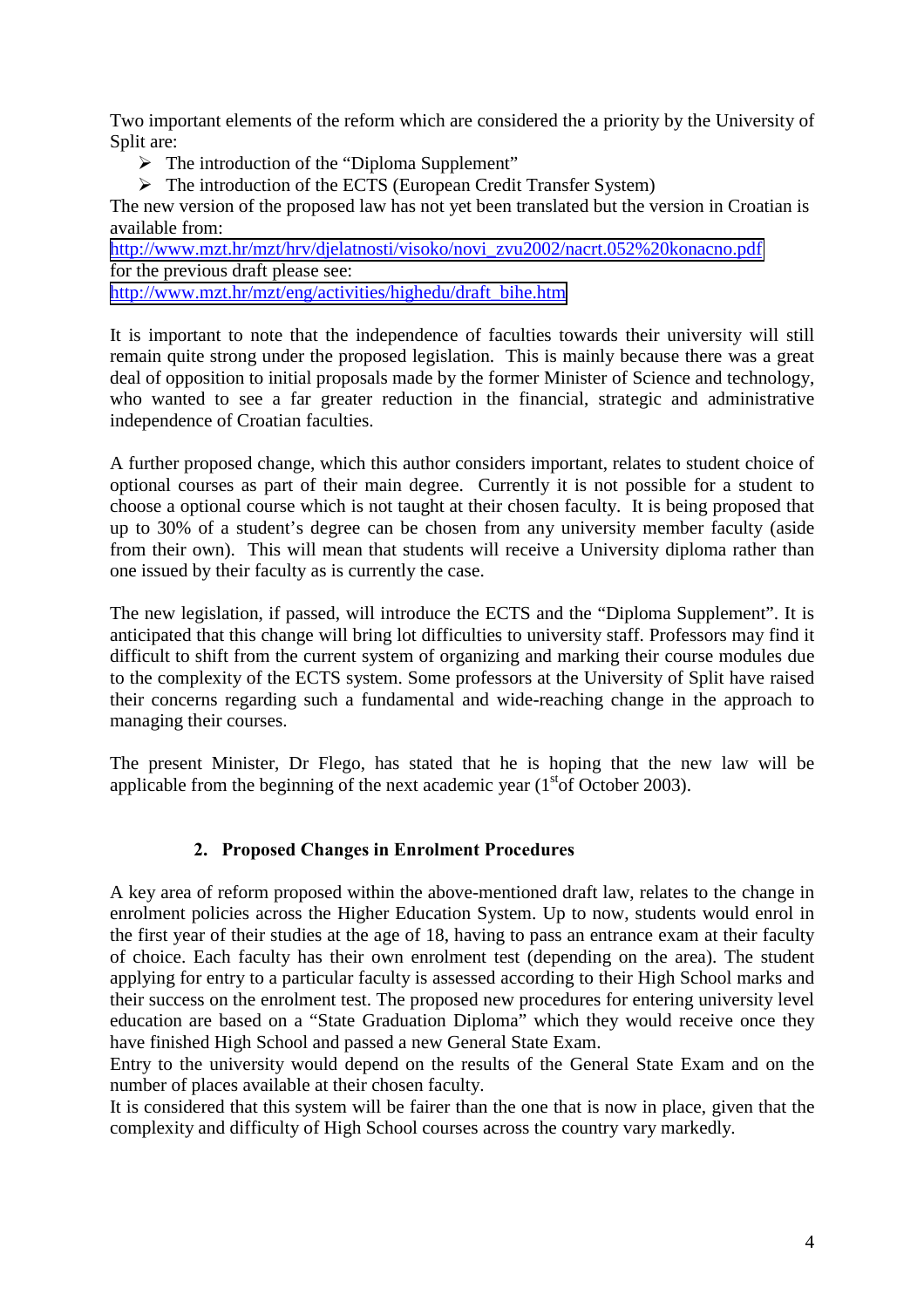The centralised General State Exam was originally to be introduced by 2004, however the new Minister of Science and Technology recently stated that there would be a delay of around one year later.

# **III. The University of Split**

The University of Split was officially established on June 15, 1974 by merging a number of formerly independent Faculties which were affiliated to the University of Zagreb. The University tradition in this area dates back to 1396 when the Dominicans established the General University (Jadertina Universities) in Zadar. This University included the College of Philosophy and Theology in Zadar. Master's and Doctoral programmes from that University were recognized as being equal to those of the major European universities of that time. In 1807, the General University was forced to close by the French revolutionary authorities. The first faculty of Medicine on the eastern Adriatic coast was established in 1806 in Trogir, a small medieval town near Split. This school taught the fundamentals of medicine, surgery, obstetrics and theoretical chemistry.(University of Split publication, 1999)

Today, each of the **four** Croatian Universities: Zagreb, Osijek, Rijeka and Split, offer different courses, which have developed in relation to their geographical position, and to their regional and industrial development. The University of Split, because of its Adriatic costal position, has a strong faculty of: Electrical Engineering, Mechanical Engineering and Naval Architecture (Split used to be a strong centre for the ship building industry), Sea and Maritime studies department, College of Naval studies and Institute of Oceanography and Fishery.

In addition to this, the University of Split has the following faculties, departments and institutes:

- $\triangleright$  Faculty of Natural Sciences, Mathematics and Education;
- $\triangleright$  Faculty for Chemical Technology;
- $\triangleright$  Faculty of Law:
- $\triangleright$  Faculty of Economics;
- $\triangleright$  Faculty of Civil Engineering;
- $\triangleright$  Faculty of Medicine:
- $\triangleright$  Catholic Faculty of Theology;
- $\triangleright$  Academy of Arts;
- > University Department of Humanities;
- $\triangleright$  College of Education;
- $\triangleright$  Institute for Adriatic Crops and Karsts Reclamation (this is an independent scientific institution associated with the University of Split);
- $\triangleright$  and in Dubrovnik there is the Faculty of Tourism and Foreign Trade.

Currently around **16 000 students** are studying in Split. This is out of a total university student population in Croatia of around 100,000.

For some time now, there are plans to open a Faculty of Architecture and a University Department of Sociology.

In September 2002 the University of Zadar separated from the University of Split, which has resulted in Split losing its Faculty of Philosophy, which runs courses in eight foreign languages, Pedagogy, Psychology, History, Philosophy, Sociology, History of Art, Archaeology, Culture and Tourism, and Geography.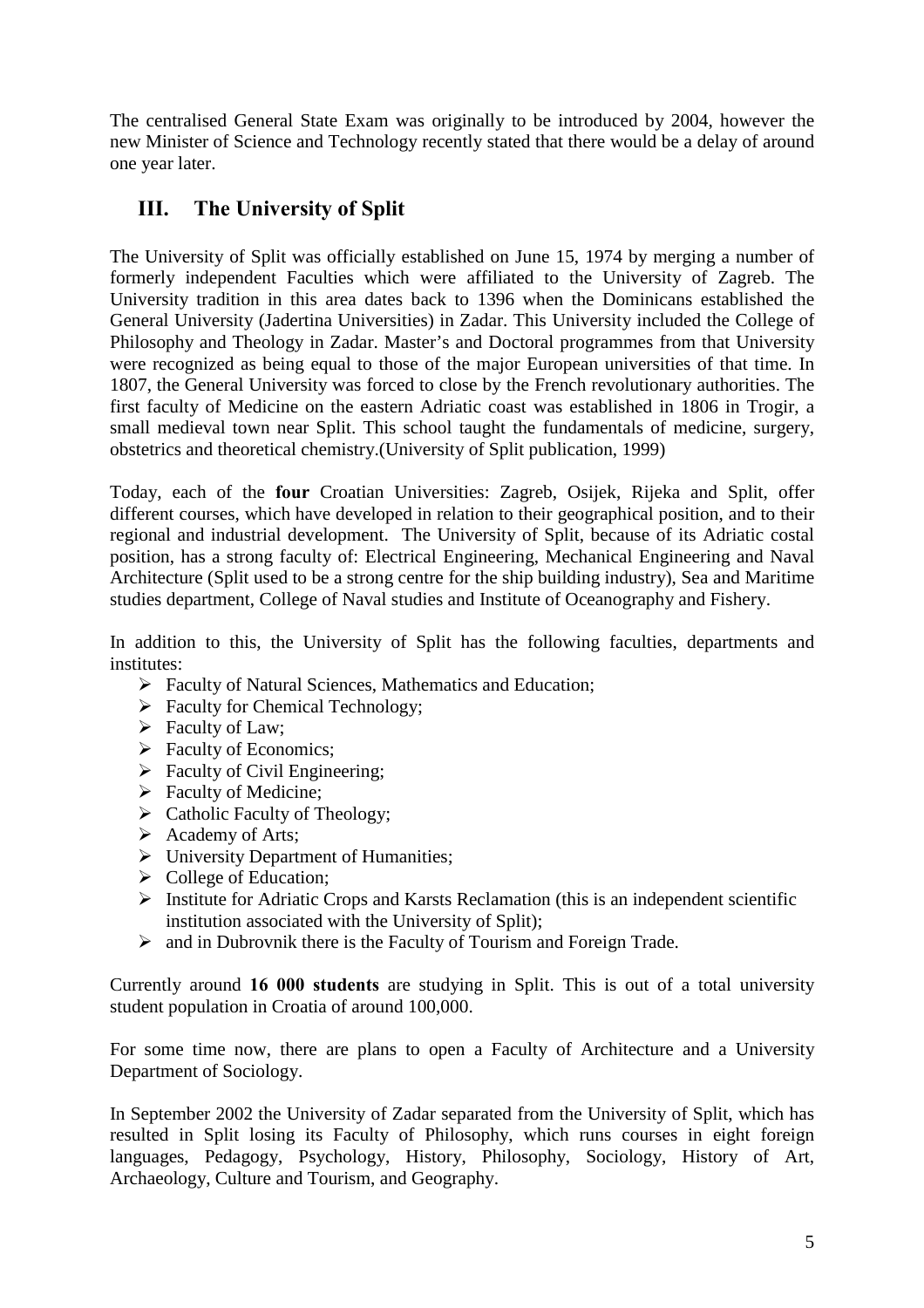The University of Split is in the process of building a **University Campus** where all the University member institutions will be located on a "department basis". A new University Library will be built on the campus, together with a student halls of residence and sport facilities. The Campus will open up new employment opportunities, especially for young scientists. Split, therefore has a great opportunity to become a first-class University town by 2007.

# **IV. The State of curricula in view of the provisions of the Bologna Declaration – with Specific Reference to the University of Split**

### **1. Bologna Declaration and Envisaged Developments at the University**

The Bologna Declaration is a pledge by 29 countries to reform the structures of their higher education systems in a convergent way. All of the 29 countries who signed the Declaration, made a commitment to create a European space for higher education by 2010. Among other specified objectives Croatia's priorities are:

- $\triangleright$  adoption of a common framework of readable and comparable degrees through the implementation of the Diploma Supplement;
- $\triangleright$  introduction of undergraduate and postgraduate levels in all countries, with first degrees no shorter than 3 years and relevant to the labour market;
- $\triangleright$  ECTS compatible credit system (CRE 2000)

In order to start working towards achieving these reform goals, the University of Split is in the process of forming a Board for International Relations and ECTS. We plan to appoint an ECTS coordinator for the University who will coordinate help to develop, design and coordinate the ECTS systems across all of the faculties. Each faculty will identify a team of people who will work on re-structuring the relevant degree courses and their curricula, and help introduce ECTS and the Diploma Supplement. They will report to the ECTS coordinator. The timeframe that the University has set for implementing the ECTS at the Doctoral level is 2004-2005, and 2005-2006 for undergraduate and Master programmes.

## **2. Curricula Change**

#### *2.1 The process of developing and changing curricula in Croatia*

Curricula change is a central theme of the Bologna Declaration relating to areas such as comparable degrees and ECTS, and it is an issue which the Croatian Higher Education system will need to address in the coming years. The following section outlines the process for developing and introducing new curricula in Croatia.

The National Council for Higher Education in Croatia approves all of the curricula changes at Croatian universities. The Council was formed by the Croatian Parliament in April 2001. It is made up of twelve members and a president. Their role is to advise and give recommendations and suggestions to the Minister of Science and Technology.

The role of the council is to measure and gauge the quality of higher education institutions and to approve new curricula. It also plays a major role in influencing the whole politics and direction in the area of the higher education.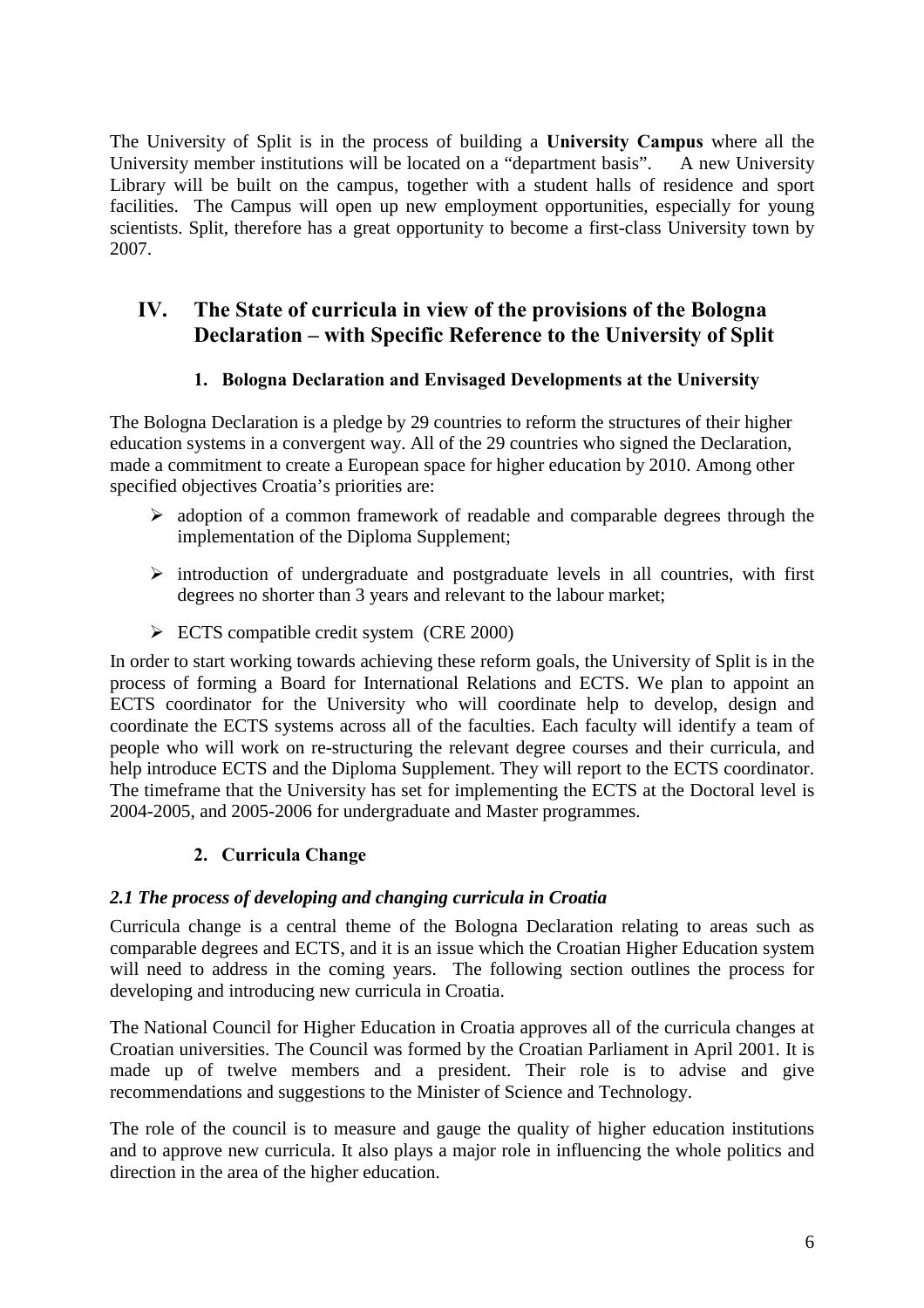The process of introducing new curricula in Croatian universities is one of the key tasks of the council. This is done through curricula reform committees which are elected by the Minister of Science and Technology, following the recommendation given by the Council members. The committee will make its decision about the new curricula, taking into account the opinions of academic experts, the self-assessment of the institution, internationally recognized experts and professional societies. When the committees make their final report, the Minister of Science and Technology forwards it to the council, which will than give its final recommendation. The minister will then decide whether to issue the accreditation for the new curricula. In the case that accreditation is denied, institutions will receive a "Letter of Expectation" stating what should be improved or changed and by what date the council expects this changes to happen.

### *2.2 Curricula Change and the proposed law on Scientific Research and Higher Education*

The draft of the new law on Scientific Research and Higher Education states that, in time, all university curricula must:

- $\triangleright$  be based on the latest scientific research and skills;
- $\triangleright$  relate to national priorities and the needs of the professional sector;
- $\triangleright$  be in line with corresponding curricula in the European Union higher education institutions.

These three conditions have been proposed in line with the provisions of the Bologna **Declaration** 

## *2.3 Curricula Change at the University of Split*

Changes in curricula at the faculties of the University of Split happen approximately every five years as recommended by law. Some faculties can introduce this change more often but any change must receive the approval of the Minister of Science and Technology, as explained above.

With the proposed introduction of the ECTS all new curricula will have to conform to European standards, and all the current ones will need to be amended. This could prove problematic as some faculties at the University of Split have so far been reluctant to modify or introduce new curricula. This is especially the case in faculties where a large number of staff are senior.

Finally, it is important to note that The University of Split has not, to date, elaborated a policy document relating to the reform of its study programmes and curricula. However, the soon to be established Board of International Relation and ECTS (see above) will make this a priority task.

#### **3. Degree Structure**

#### *3.1 Degree Duration at The University of Split*

The table below gives an outline of the duration of courses at the University of Split in each faculty.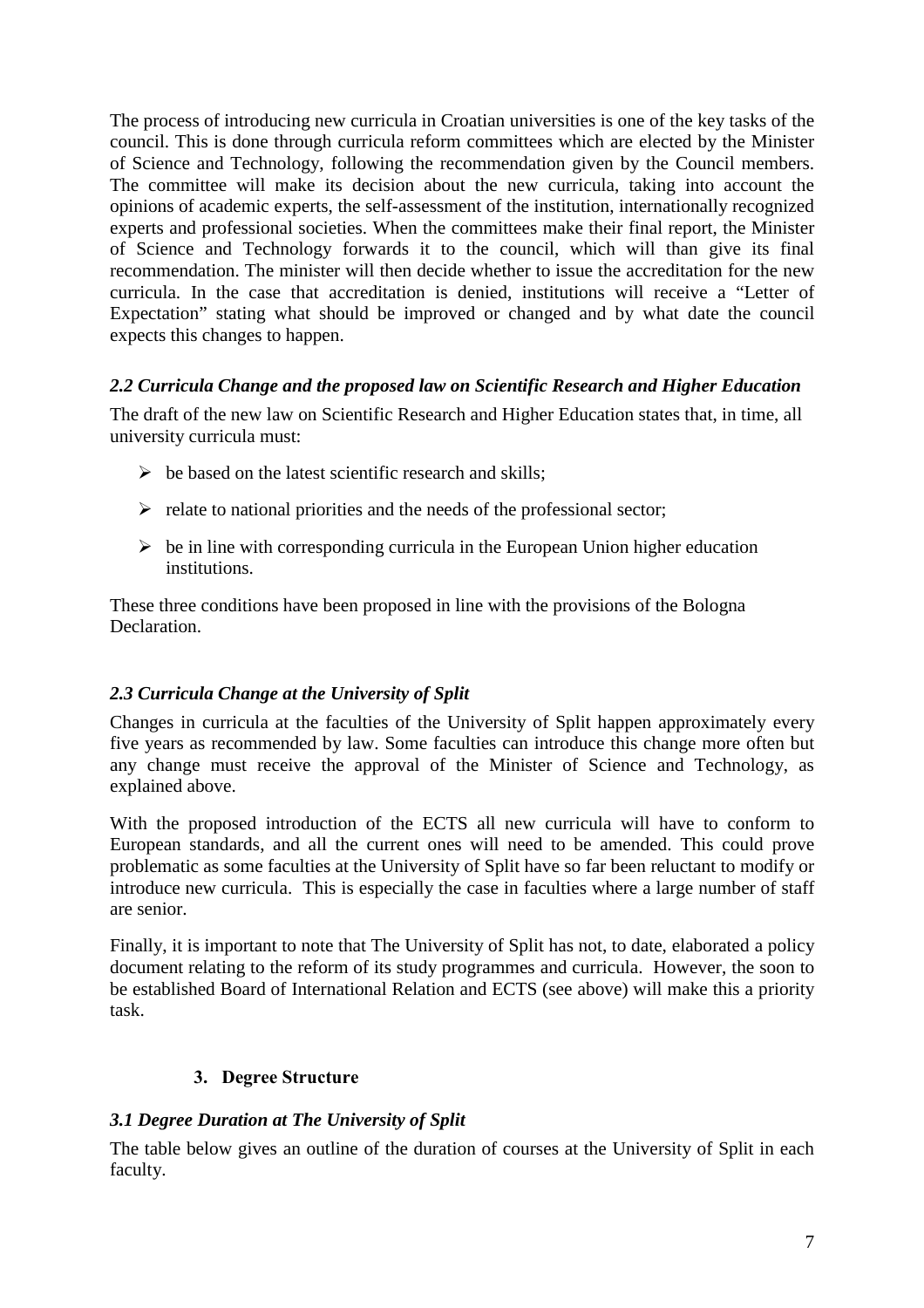There is a difference between Scientific and Professional degree courses at the University of Split. Scientific degrees usually last four years whilst professional ones last two. Students who complete a scientific undergraduate degree can apply for scientific Masters programmes (duration two years), and students who finish a professional degree can apply for a professional Masters course (duration - one year).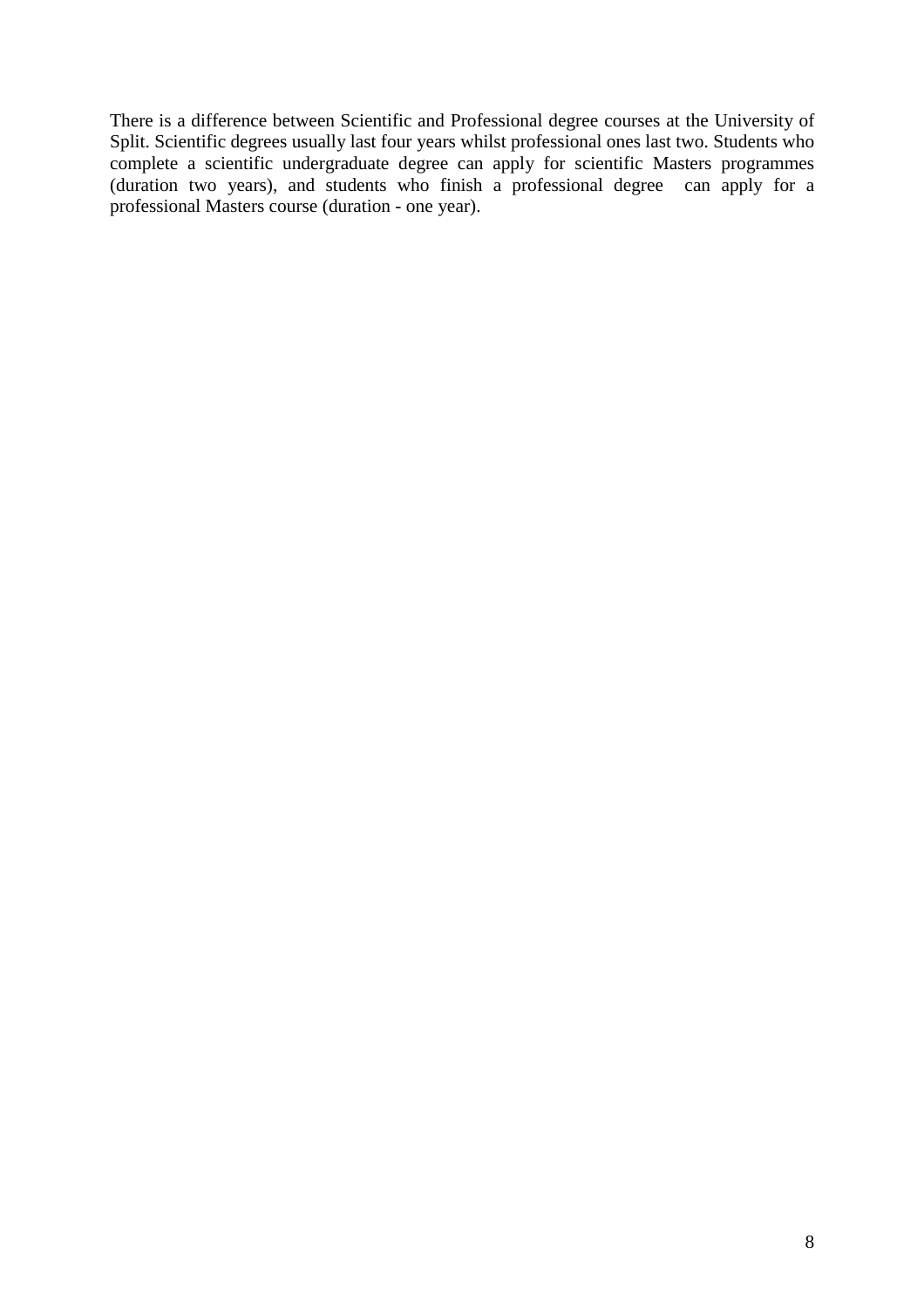| <b>UNIVERSITY</b><br><b>OF SPLIT</b><br><b>MEMBER</b><br><b>INSTITUTION</b><br>S                   | 2 years<br><b>Diploma</b> | $2,1/2$ years<br><b>Diploma</b> | 3 years<br><b>Diploma</b> | 4 years<br><b>Diploma</b><br>$\overline{\mathbf{B}.\mathbf{A}}$ . | $4,1/2$ years<br><b>Diploma</b><br>$\overline{BA}$ . | 5 years<br><b>Diploma</b><br>$\overline{\mathbf{B}.\mathbf{A}}$ . | <b>6 years</b><br><b>Diploma</b><br><b>B.A.</b> | <b>Prof. Master</b><br>Degree M.A. | <b>Sci. Master</b><br>Degree M.A. | <b>Doctor</b><br><b>Degree</b><br>Ph.D. |
|----------------------------------------------------------------------------------------------------|---------------------------|---------------------------------|---------------------------|-------------------------------------------------------------------|------------------------------------------------------|-------------------------------------------------------------------|-------------------------------------------------|------------------------------------|-----------------------------------|-----------------------------------------|
| <b>NATURAL</b><br><b>SCIENCES</b>                                                                  |                           |                                 |                           |                                                                   |                                                      |                                                                   |                                                 |                                    |                                   |                                         |
| Faculty of<br>Natural Sciences,<br>Mathematics and<br>Education                                    |                           |                                 |                           | X                                                                 |                                                      |                                                                   |                                                 | X                                  |                                   |                                         |
| University<br>Department of<br>Sea and Maritime<br><b>Studies</b>                                  |                           |                                 |                           | X                                                                 |                                                      |                                                                   |                                                 |                                    |                                   |                                         |
| <b>TECHNICAL</b><br><b>SCIENCES</b>                                                                |                           |                                 |                           |                                                                   |                                                      |                                                                   |                                                 |                                    |                                   |                                         |
| Faculty of<br>Electrical<br>Engineering,<br>Mechanical<br>Engineering and<br>Naval<br>Architecture | $\overline{\mathbf{X}}$   | $\overline{\mathbf{X}}$         |                           |                                                                   | X                                                    |                                                                   |                                                 | X                                  |                                   | $\overline{\mathbf{X}}$                 |
| Faculty of Civil<br>Engineering                                                                    |                           | $\overline{\mathbf{X}}$         |                           | $\overline{\mathbf{X}}$                                           |                                                      |                                                                   |                                                 | $\overline{\mathbf{X}}$            |                                   | $\overline{\mathbf{X}}$                 |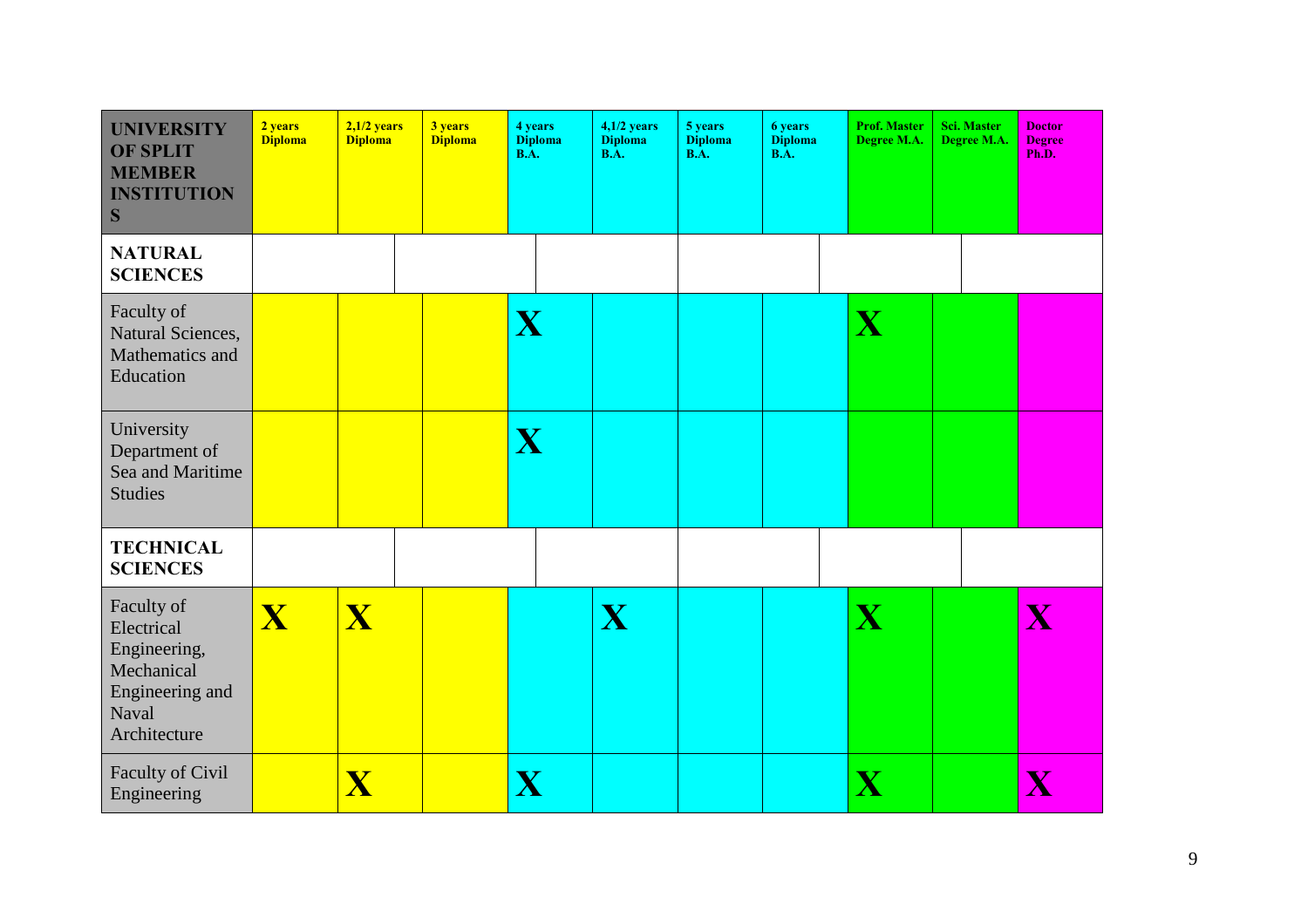| <b>UNIVERSITY</b><br><b>OF SPLIT</b><br><b>MEMBER</b><br><b>INSTITUTION</b><br>S | 2 years<br><b>Diploma</b> | $2,1/2$ years<br><b>Diploma</b> | 3 years<br><b>Diploma</b> | 4 years<br><b>Diploma</b><br><b>B.A.</b> | $4,1/2$ years<br><b>Diploma</b><br><b>B.A.</b> | 5 years<br><b>Diploma</b><br><b>B.A.</b> | <b>6</b> years<br><b>Diploma</b><br><b>B.A.</b> | <b>Prof. Master</b><br>Degree M.A. | Sci. Master<br>Degree M.A. | <b>Doctor</b><br><b>Degree</b><br>Ph.D. |
|----------------------------------------------------------------------------------|---------------------------|---------------------------------|---------------------------|------------------------------------------|------------------------------------------------|------------------------------------------|-------------------------------------------------|------------------------------------|----------------------------|-----------------------------------------|
| Faculty of<br>Chemical-<br>Technology                                            |                           | X                               |                           |                                          | X                                              |                                          |                                                 | X                                  |                            | $\overline{\mathbf{X}}$                 |
| College of<br><b>Maritime Studies</b>                                            | $\overline{\mathbf{X}}$   |                                 |                           | X                                        |                                                |                                          |                                                 |                                    |                            |                                         |
| <b>BIOMEDICAL</b><br><b>SCIENCES</b>                                             |                           |                                 |                           |                                          |                                                |                                          |                                                 |                                    |                            |                                         |
| Faculty of<br>Medicine                                                           |                           |                                 |                           |                                          |                                                |                                          | X                                               | X                                  |                            | $\overline{\mathbf{X}}$                 |
| <b>SOCIAL</b><br><b>SCIENCES</b>                                                 |                           |                                 |                           |                                          |                                                |                                          |                                                 |                                    |                            |                                         |
| Faculty of<br>Economics                                                          | $\overline{\mathbf{X}}$   |                                 |                           | X                                        |                                                |                                          |                                                 | X                                  | X                          |                                         |
| Faculty of Law                                                                   | $\overline{\mathbf{X}}$   |                                 |                           | X                                        |                                                |                                          |                                                 |                                    | X                          |                                         |
| Faculty of<br>Tourism and                                                        |                           |                                 |                           | $\overline{\mathbf{X}}$                  |                                                |                                          |                                                 |                                    |                            |                                         |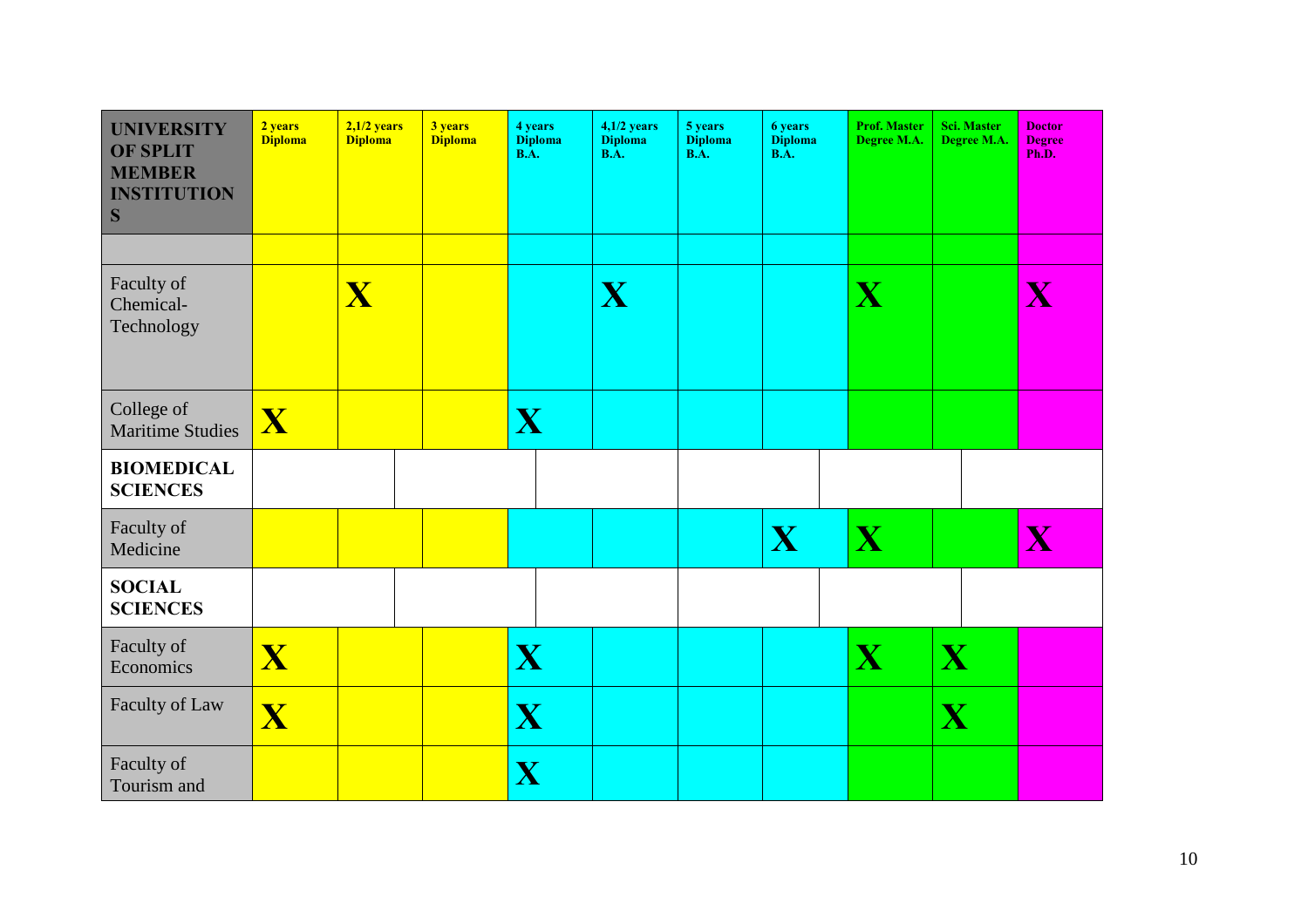| <b>UNIVERSITY</b><br><b>OF SPLIT</b><br><b>MEMBER</b><br><b>INSTITUTION</b><br>S<br>Foreign Trade | 2 years<br><b>Diploma</b> | $2,1/2$ years<br><b>Diploma</b> | 3 years<br><b>Diploma</b> | 4 years<br><b>Diploma</b><br><b>B.A.</b> | $4,1/2$ years<br><b>Diploma</b><br><b>B.A.</b> | 5 years<br><b>Diploma</b><br><b>B.A.</b> | <b>6 years</b><br><b>Diploma</b><br><b>B.A.</b> | <b>Prof. Master</b><br>Degree M.A. | <b>Sci. Master</b><br>Degree M.A. | <b>Doctor</b><br><b>Degree</b><br>Ph.D. |
|---------------------------------------------------------------------------------------------------|---------------------------|---------------------------------|---------------------------|------------------------------------------|------------------------------------------------|------------------------------------------|-------------------------------------------------|------------------------------------|-----------------------------------|-----------------------------------------|
| College of<br>Education                                                                           | $\overline{\textbf{X}}$   |                                 |                           | X                                        |                                                |                                          |                                                 |                                    |                                   |                                         |
| <b>HUMANITIES</b>                                                                                 |                           |                                 |                           |                                          |                                                |                                          |                                                 |                                    |                                   |                                         |
| University<br>Department of<br>Humanities                                                         |                           |                                 |                           | X                                        |                                                |                                          |                                                 |                                    |                                   |                                         |
| <b>Catholic Faculty</b><br>of Theology                                                            |                           |                                 |                           | X                                        |                                                | X                                        |                                                 |                                    |                                   |                                         |
| <b>ART</b>                                                                                        |                           |                                 |                           |                                          |                                                |                                          |                                                 |                                    |                                   |                                         |
| <b>Academy of Arts</b>                                                                            |                           |                                 | $\overline{\mathbf{X}}$   |                                          |                                                |                                          |                                                 |                                    |                                   |                                         |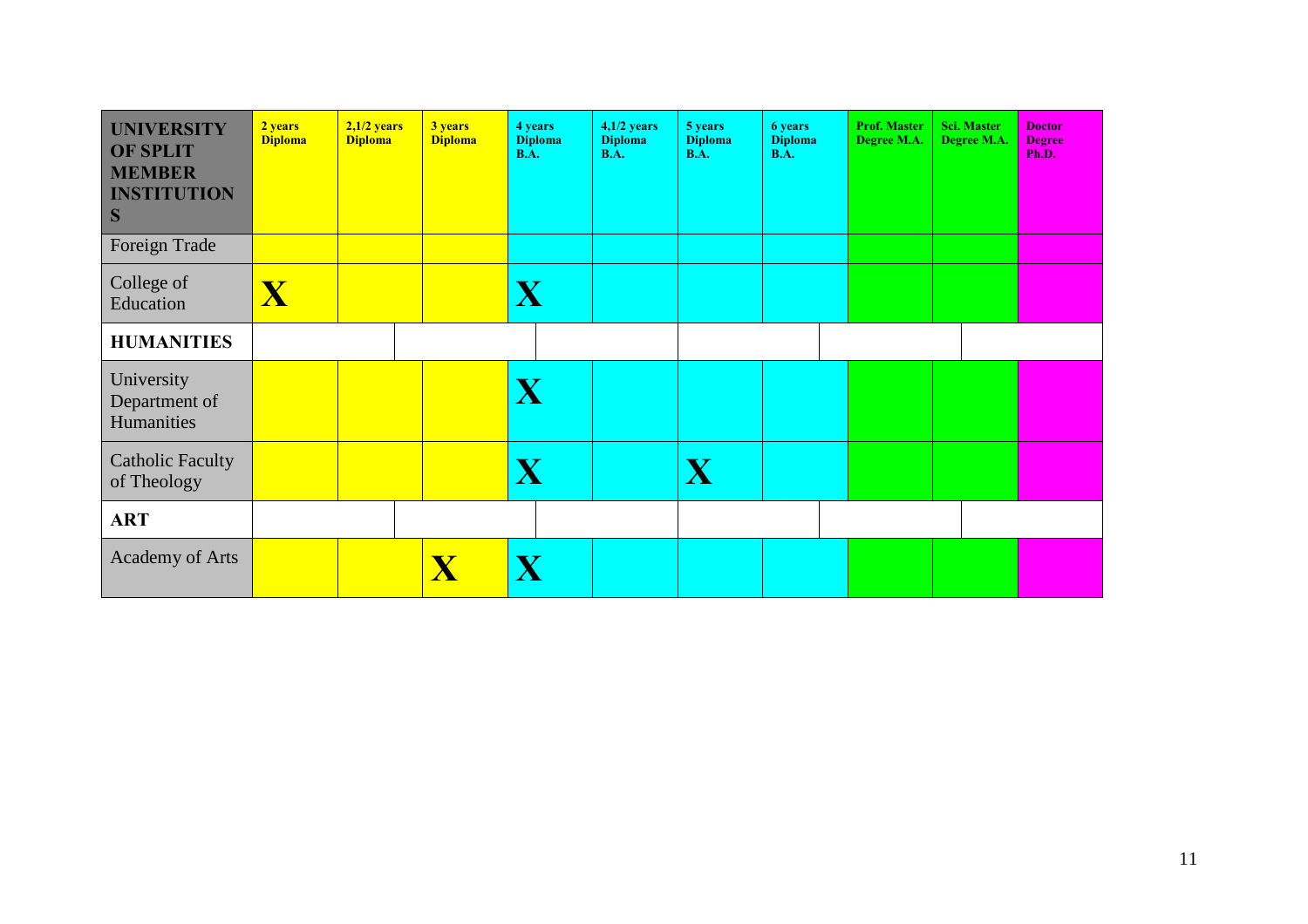### *3.2 Degree Structure - Undergraduate*

#### *3.3 Background – Undergraduate Completion rate*

"A student" in Croatia is not only an educational category, but also a social category. Because of the high unemployment rate (22% in 2001) many young people choose to continue their education at a higher education institution, in order to delay the problem of finding a job. This is one of the main reasons why the number of students entering university is so high and the number of students finishing degree courses is low. In 2001, 3228 students enrolled the University of Split, and the same year only 1288 received a diploma. A very similar situation occurred in the years before 2001. This shows that the degree completion rate is below 40%.

A further problem is that there is a low "pass rate". From the first to the second year of studying the pass rate is 20-30%, that is why this year is called the "selection year". For example the "pass rate" for the senior years (from third to fourth year) rises up to 80% (depending on the faculty). Because of low "pass rate", the duration of study increases from the planned four years, to six. This situation, however, is not specific to the University of Split, but it is similar for all of the universities across the country.

A further reason for such a low number of students who complete their undergraduate course relate to financial considerations.

It is not common for Croatian students to take a loan from the bank to finance the studying. In most Eastern-European countries parents support their children during the period of studying. Part-time jobs are uncommon, so to be able to work, student must do so full time, whilst attending lectures, writing essays and taking exams. This is extremely demanding and is one of the main reasons why students drop out.

#### *3.4 Organisation of Undergraduate courses*

The system of undergraduate study is usually organized in 8 terms or four years (see the table above). For each year of studying students need to pass a certain number of exams. The number of exams varies depending on the course, but usually in one year, a student must pass around 10 exams, and write two essays, in order to be able to enrol for the following academic year. Exams are usually set in written and oral form, and students must attend both parts. A certain number of exams can be held over to the next year but this number is low and the most important exams are the so called "conditions" to continue studying. Studying for an undergraduate degree is organized at the University of Split in the same way as with all of the universities in Croatia.

The approach to teaching in Croatian universities, which includes lecturing to groups of as many as 100 students, is in the process of being phased out in West European universities. There, reform has been focused on teaching small groups of students with more one-to-one tuition. At the University of Split this trend is being applied at the Faculty of Medicine which usually enrols under 50 students per year. On the other hand, big faculties such as the Faculty of Economics, or the Faculty of Electrical Engineering, Mechanical Engineering and Naval Architecture enrol over 400 students per year. Consequently the first year courses in those faculties are always over-crowded.

Students who follow undergraduate programmes usually do not finish studying once the courses are completed. For example, the duration of a four-year course relates to the period when students must attend lectures. Once they have finished the programme, they still have around six months, without loosing their full student rights, where they must conclude their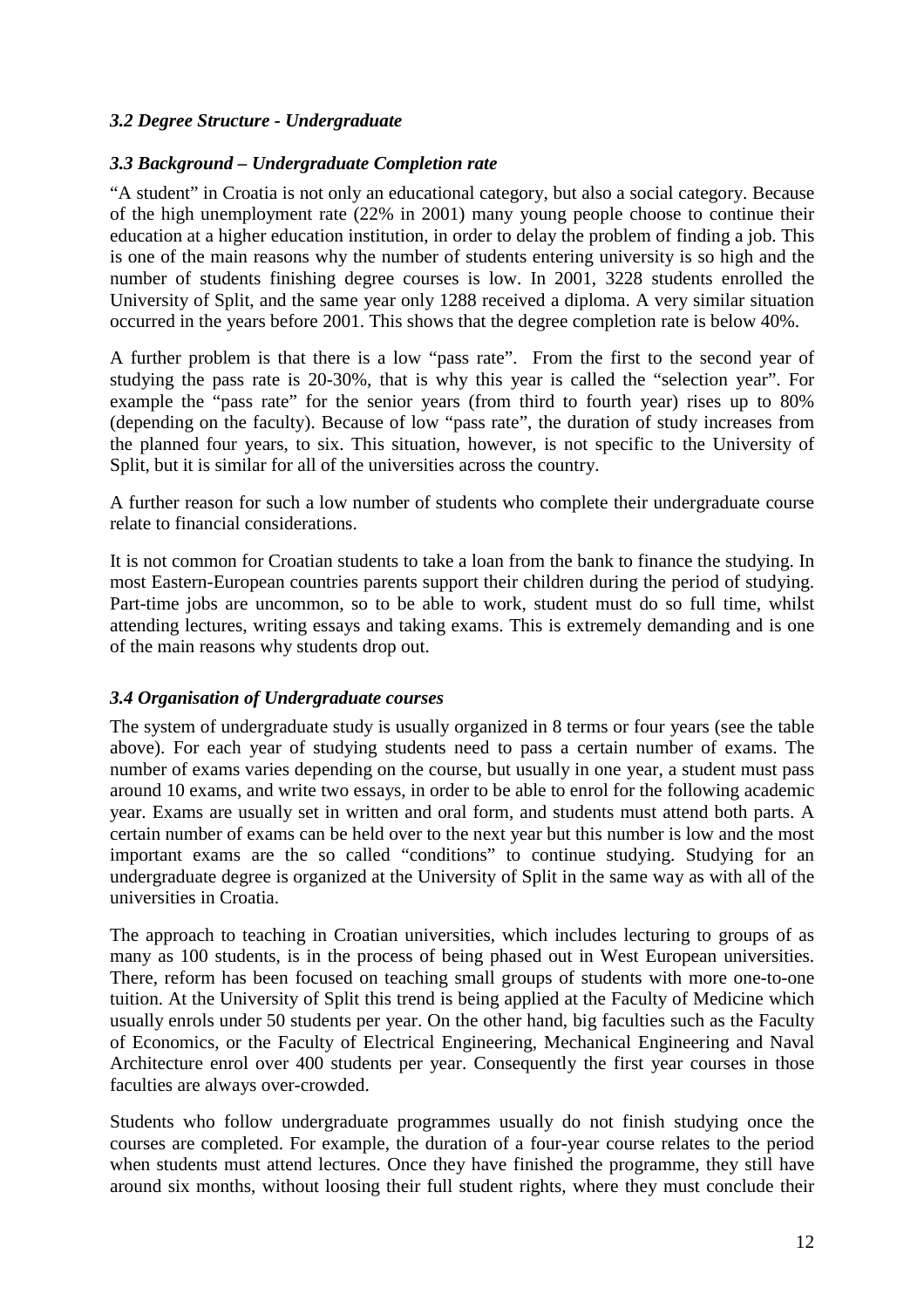exams and write a Diploma Thesis. This period can be longer, but usually a student will lose its student rights after six months. These rights include: scholarships, access to student accommodation, student food vouchers etc.

#### *3.5 Changes in relation to Bologna Declaration*

The Bologna Declaration recommends the following with regards the structure and organisation of undergraduate courses**:**

 $\triangleright$  First cycle should last a minimum of three years. The degree awarded after the first cycle shall also be relevant to the European labour market as an appropriate level of qualification.

Under the proposed new Scientific and Research Higher Education Law in Croatia the following provisions regarding the structure of undergraduate course, which is in line with the Bologna Declaration is planned:

- $\triangleright$  Undergraduate studies should last three to four years, and can accumulate 180 to 240 ECTS credits.
- $\triangleright$  The title obtained after finishing the undergraduate studies will "bakaleureus" with the addition of the professional qualification
- $\triangleright$  Undergraduate courses should prepare students for Masters and/or Doctoral degrees, and should give students the possibility of gaining employment in a specific professional field.

The University of Split plans to complete the restructuring of all undergraduate studies by the start of the 2005-2006 academic year.

#### **4. Master Degrees**

At the University of Split there are two types of Masters Degree courses – Scientific and Professional. The difference is in their duration – a Scientific one usually lasts for two years and a professional one usually lasts for one year.

After finishing a four year of undergraduate programme (in any subject), a student which has attained a high grade, can choose to continue studying either at the same faculty, or at a different one. Some restrictions are in place, but in general it is possible for a Masters Degree, to not be very closely connected to their undergraduate degree.

During a Masters Degree, a student must attend full lecture courses, pass a set number of exams and write a number of papers. After successfully completing the one or two year course (depending on the type of course) the student has around six months to a year to complete the Masters Thesis.

#### *4.1 Changes in relation to Bologna Declaration*

Under the proposed new Scientific and Research Higher Education Law the following provisions regarding the structure of undergraduate course, in line with the Bologna Declaration, are planned: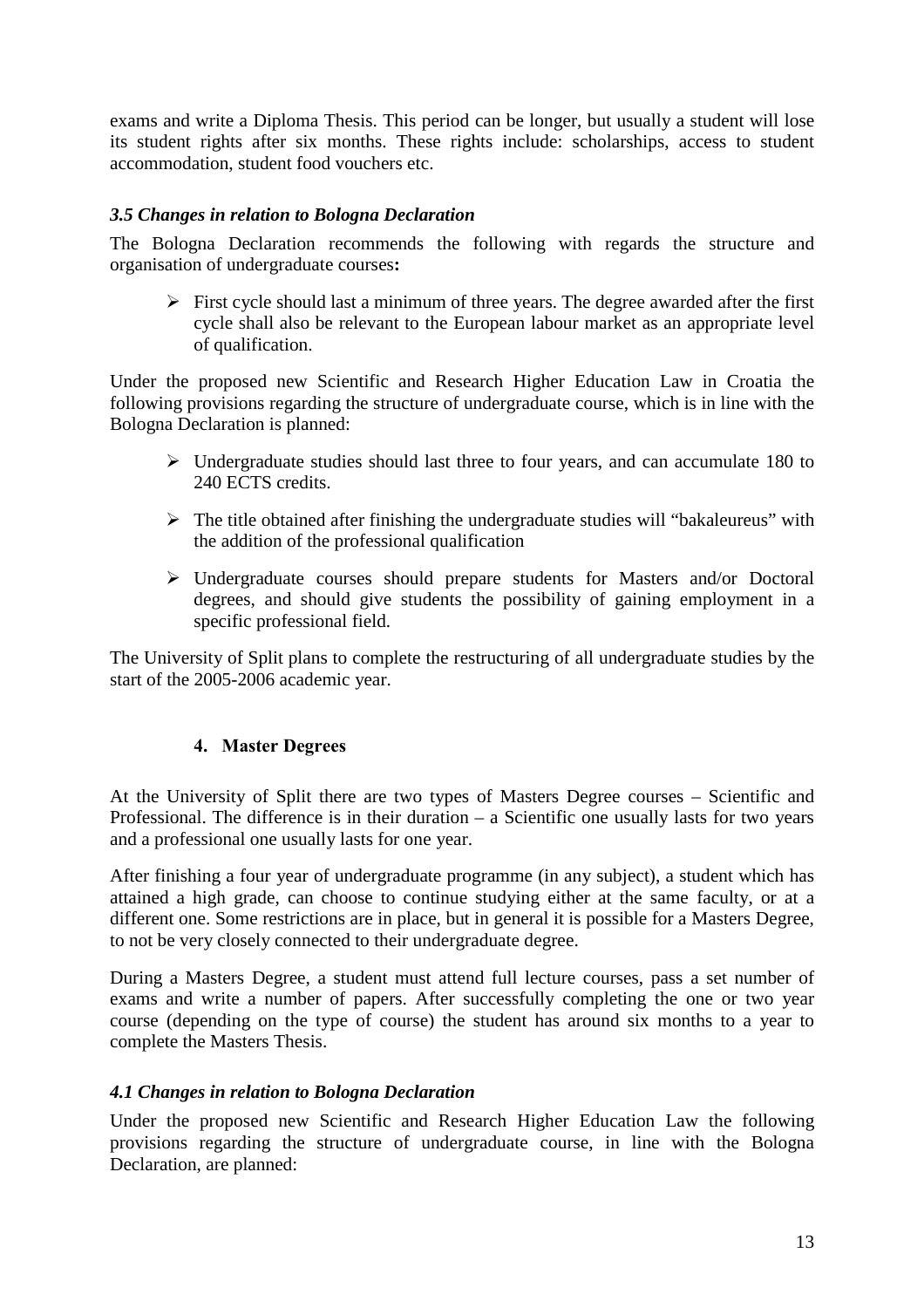- $\triangleright$  The second cycle (MA /Doctorate) should last one to two years and the student can gain 60-120 ECTS credits
- $\triangleright$  To be able to enter second cycle a student should obtain on the first cycle (undergraduate level) a minimum of 300 ECTS credits

The University of Split as stated earlier has plans to organize Master Degrees towards the ECTS by the 2005-2006 academic year

## **5. Doctoral Degree (Ph.D)**

Doctoral Degrees vary from faculty to faculty. An organized Doctoral Degree course will last for a minimum of two years in terms of lectures courses, however generally more time is allowed to finish the Doctoral Thesis. Only a few of the faculties have a Doctoral Degree courses at the University of Split (see the table above for details).

#### *5.1 Changes in relation to Bologna Declaration*

Under the proposed new Scientific and Research Higher Education Law the following provisions regarding the structure of doctorate courses is planned. Doctoral Degree will need to last around three years, and on it's completion the academic title to be issued will be: **dr. sc** (Doctor of Science) or **dr. art** (Doctor of Art). The university will have the authority to determine the number of ECTS credits to be awarded within the course, and it will also be authorised to set the number of ECTS credits needed to submit the Doctoral Thesis.

Under the proposed law, professional doctoral studies should be organized for the duration of one to two years and could be run by the university itself. The title obtained after completing this level will be: **spec.** followed by the name of the field of specialization.

As stated earlier, the University of Split has plans to organize the introduction of ECTS at the doctoral level degree by 2005.

## **6. Horizontal and Vertical Mobility**

The Bologna Declaration highlights the promotion of student and professor mobility by calling for the removal of obstacles to the effective exercise of free movement with particular attention to:

-for students, access to study and training opportunities and to related services;

-for professors, researchers and administrative staff recognition and valorisation of periods spent in a European context researching, teaching and training, without prejudicing their statutory rights;

Because Croatia is not currently involved in the Socrates/Erasmus programme, **Horizontal Mobility** of undergraduate students is very rare and opportunities are limited. At the University of Split, there are currently only a very small number of foreign exchange students. The main problem is that no English language courses are taught at the university at undergraduate level. The few students that are studying at the University of Split, are doing so through but private arrangements between professors rather than as part of a formal exchange programme.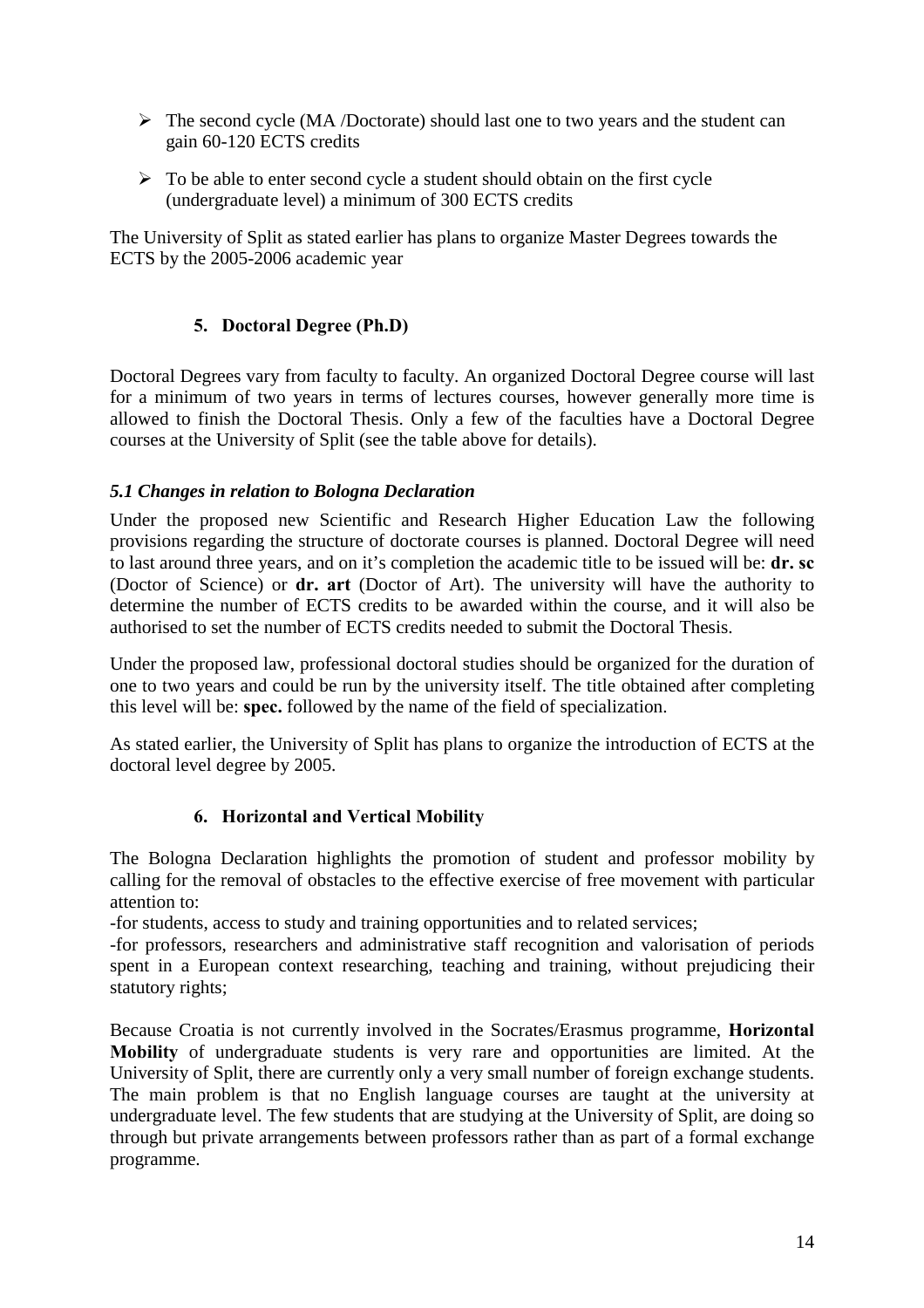This is also the case for students of the University of Split who are attending undergraduate courses abroad. Unfortunately no centralised data is available giving the precise numbers of such students, however, it is estimated to be very small.

Last year, International Relations Office staff attended a training session on the coordination of the Socrates programme in preparation for Croatia's likely entry into the Socrates network. Implementation of ECTS system will improve horizontal mobility of both foreign students attending the University of Split, and of local students attending European Universities.

By contrast, **Vertical mobility,** i.e Croatian students studying post-graduate courses abroad, is far more common, especially in the field of medicine. Foreign post-graduate study is either organised by the students themselves, often having been informed of the study opportunities by their professor or mentor, or the students win a scholarship. The Faculty of Medicine in Split sends a large number of their former students to the USA for postdoctoral studies, PhD studies or clinical residencies. Many professors from the Faculty of Medicine completed their studies in the USA themselves and with their private contacts they are arranging this kind of exchanges. It is true that some of the finished students never come back from the USA given that there are greater opportunities to continue their career, but the number, which do is of a great importance for the development of the medical science in Split.

As with the undergraduate level, one of the most common problems relating to students studying in Split, at the post-graduate level, is the fact that there are only a small number of lectures held in the English language. Foreign Universities regularly show an interest in organising student exchange programmes with the University of Split, however this is rarely possible given the language issue.

**Professor mobility** at the University of Split is, however, increasing. There is more and more interest on the part of our Professors, in getting involved in projects such as Tempus, CEPES,  $6<sup>th</sup>$  Framework (which we will enter shortly), CERN collaboration (CMS detector), Uni-Adrion cooperation etc. Close cooperation between professors from the University of Split European colleagues has resulted in many joint-written articles, and research.

The Faculty of Medicine is also regularly arranging professor visit to Split where the professors in Medicine from universities and Medical Schools in the USA are lecturing in some modules in English in both undergraduate or postgraduate programmes.

### **7. Institutional quality culture, accreditation, and recognition of qualifications**

In the new the draft law for Scientific Research and Higher education, it is proposed that a Croatian Agency for Science and Higher Education be established. Part of its many function will be to monitor and evaluate the quality control systems currently in place in higher education institutions.

The draft law states that the Agency will do this in consultation with Croatian and foreign experts. The Agency will submit its report to the National Board and National Council. All of the University of Split's faculties have the quality of their degree programmes and institution evaluated by the National Council for Higher education. The Council forward their opinion about the quality of the institution and it's programmes, to the Minister of Science and Technology who then makes a decision regarding the accreditation of a particular course or institution. This quality control procedure is undertaken on a five-year basis.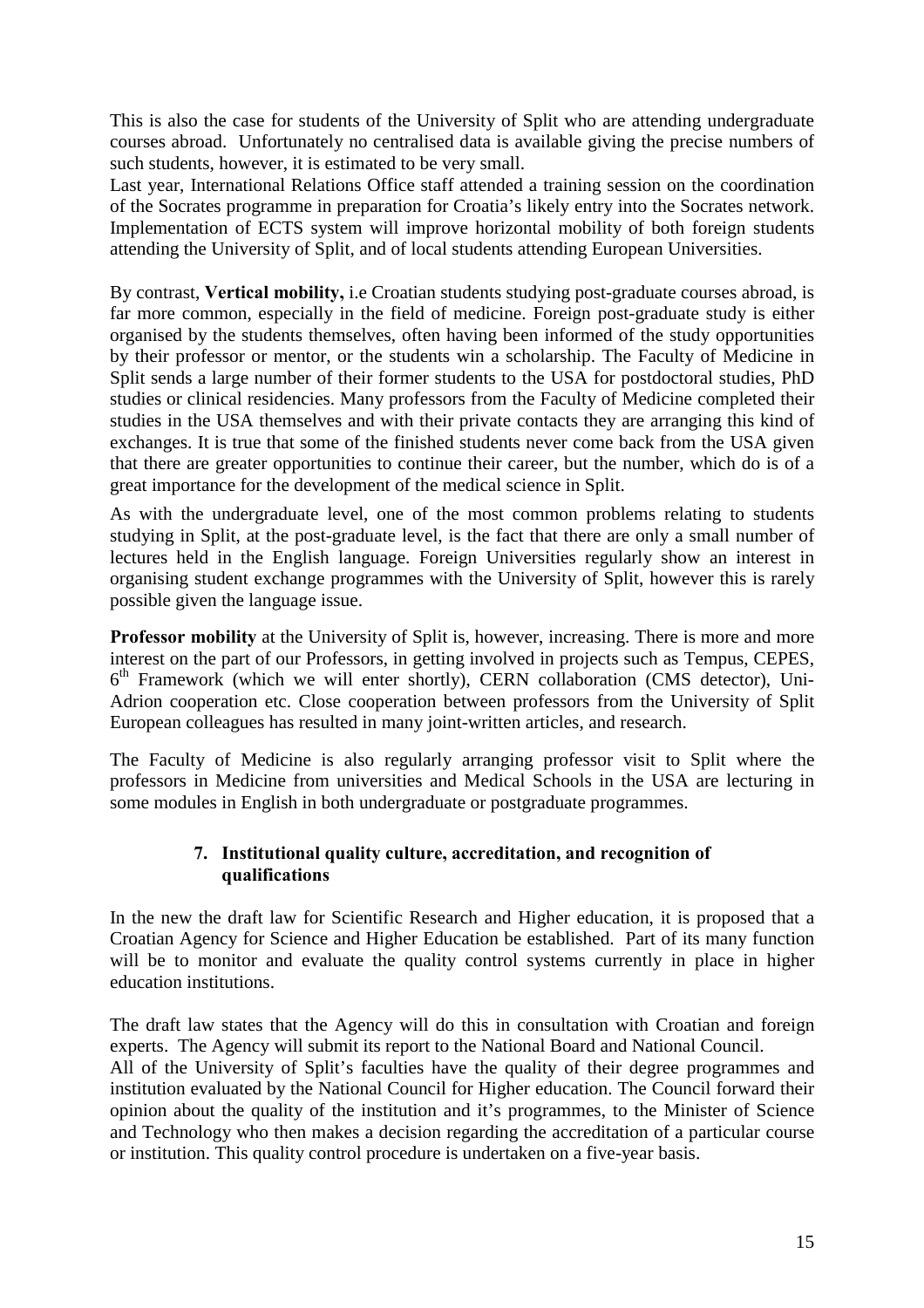The only faculty where the students are involved in the quality control process is the Faculty of Medicine. A Questionnaire is given to students to evaluate the quality of their professors lecturing, marking and to highlight issues of concern. The Student Union at the University of Split is planning to start a "professor marking" programme from February this year. Split's students will mark their professors lectures, knowledge transfer relations with students. Faculty Deans and the Rector of the University of Split all support the idea in order to promote a more participatory quality control culture at the university.

## **8. Verification of Foreign Diplomas**

Currently, Foreign Diploma Verification is undertaken in Croatia by the Higher Education Institution itself, empowered by the National Council for the Higher Education. Verification is conducted on the basis of the direct bilateral and multilateral contracts held with the foreign higher education institutions.

In the draft of the new law for the Scientific Research and Higher Education it is stated that the responsibility for Diploma verification will lay with an independent Agency for Science and Higher Education (which has yet to be established), which will undertake this function in collaboration with the European Network of Information Centres (ENIC).

The University of Split has formed a board to verify foreign diplomas. The Board holds a meeting every time that there is a request for verification. The problem that the board often faces relates to the compatibility of qualifications. This is especially complex with diplomas from the USA where the spectrum of post-graduate possibilities is much wider than at the universities in Croatia. It is sometimes very complicated to verify USA-type multidisciplinary diplomas.

With the implementation of the ECTS system and Diploma Supplement the process of verification will be greatly simplified.

# **V. The Organization of Physics Undergraduate and Masters Curricula at the University of Split**

The CEPES instructions for this Case Study, specifically requested that there should be a particular focus on the structure and organisation of the in Physics and History courses at the University of Split at undergraduate, Master's and Doctorate level. Unfortunately, our University does not currently run a Masters or doctorate level course in either of these subjects, although as will be outlined below, a proposed Physics Master's course is currently being reviewed by the National Council of Higher Education. Furthermore, since September 2002, when the University of Zadar became an independent institution, the University of Split no longer runs a History course at undergraduate level.

It is also important to note that the University of Split has not participated in any aspect of the TUNING Project (another area specifically mentioned in the case study outline).

The following will therefore present the structure and organisation of the existing Physics Undergraduate course and the proposed Masters course.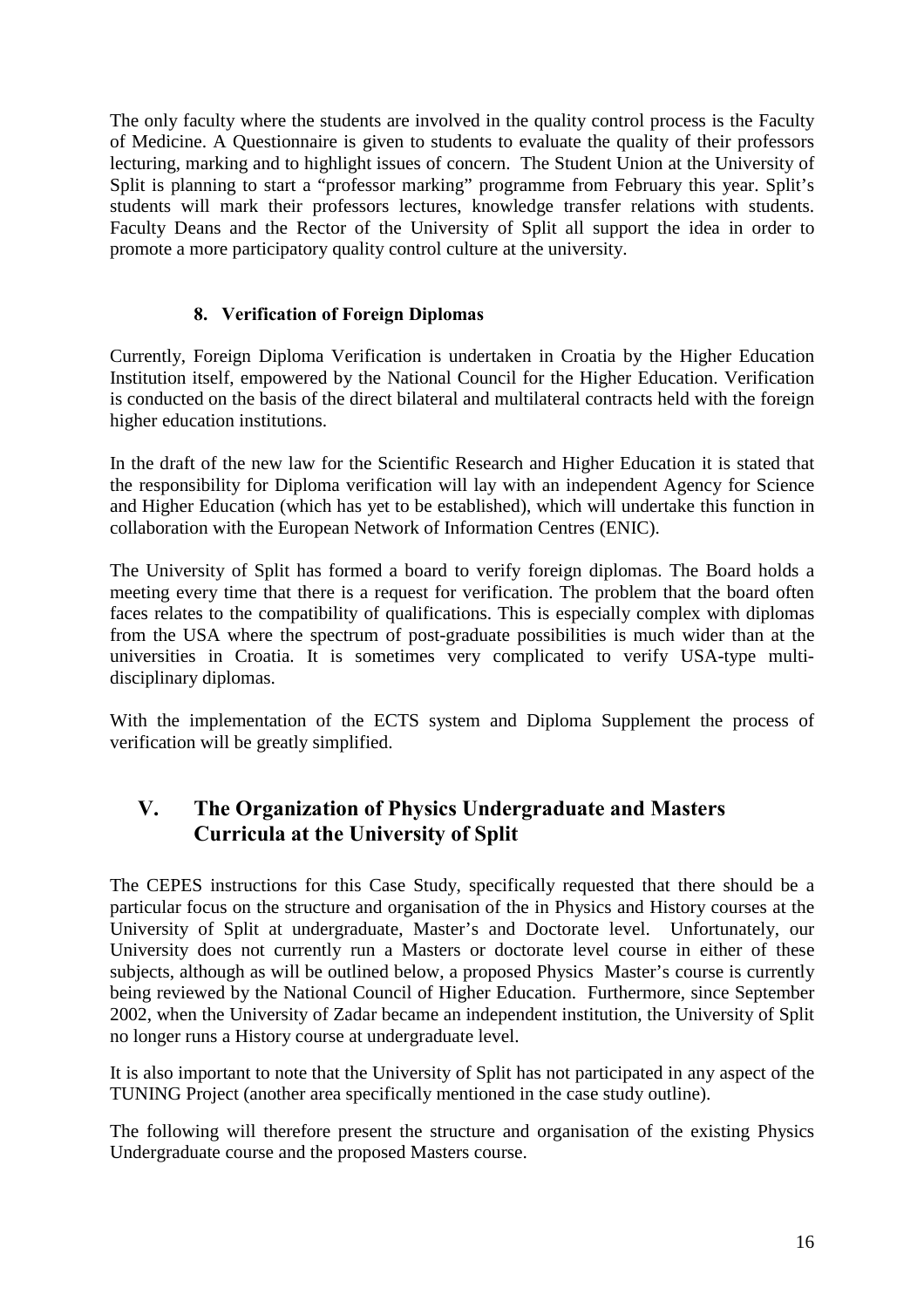### **1. Structure and Organisation of the Physics Batchelor Degree Course at the University of Split**

The **Bachelors Degree course** in Physics is offered by the Faculty of Natural Sciences, Mathematics and Education.

The course can be taken in the following forms:

- $\triangleright$  Mathematics and Physics for the duration of four years.
- $\triangleright$  Physics and Technical Culture for the duration of four years.
- $\triangleright$  Physics and Informatics for the duration of four years.

After finishing one of the above courses, the student can become a high school professor in either: Mathematics and Physics, Physics and Technical Culture, Physics and Informatics or simply professor of Physics.

The take up rate for Physics course in 2002-2003 has been disappointing. Provision was made to enrol 25 students for the Mathematics and Physics course in this academic year, but only three students enrolled. Similarly, for the Physics course, only 8 of the expected 25 places were filled, and for both the Physics and Informatics and the Physics and Technical Culture only 7 out the 25 expected students enrolled.

The reason for this is that Physics is traditionally considered as a complex course of study, and post-graduate employment is currently in question given on-going High School reforms where Physics has not been given the same level of importance as it previously had. Salaries for school professors are also not high.

#### **Content of BA Degree Course in Physics**:

| Course<br>abbreviation | <b>COURSE</b>                      | <b>I SEMESTAR</b> | $\Pi$<br><b>SEMESTAR</b> | Comment |
|------------------------|------------------------------------|-------------------|--------------------------|---------|
| M2002                  | <b>Mathematics I</b>               | $3+0+3$           |                          |         |
| F <sub>1011</sub>      | Fundamentals of physics I          | $4 + 0 + 2$       |                          |         |
| F1015                  | Seminar on general physics I       | $0+2+0$           |                          | $3*$    |
| T5034                  | Physical training                  | $0+0+2$           | $0+0+2$                  | $2*$    |
| K1104                  | General and inorganic<br>chemistry | $3+1+0$           |                          |         |
| D1137                  | <b>Philosophy of science</b>       | $2+0+0$           | $2+0+0$                  | $1*$    |
| M2003                  | <b>Mathematics II</b>              |                   | $3+0+3$                  |         |
| F1021                  | <b>Fundamentals of physics II</b>  |                   | $4 + 0 + 2$              |         |
| F <sub>1013</sub>      | <b>Physics laboratory I</b>        |                   | $0+0+4$                  |         |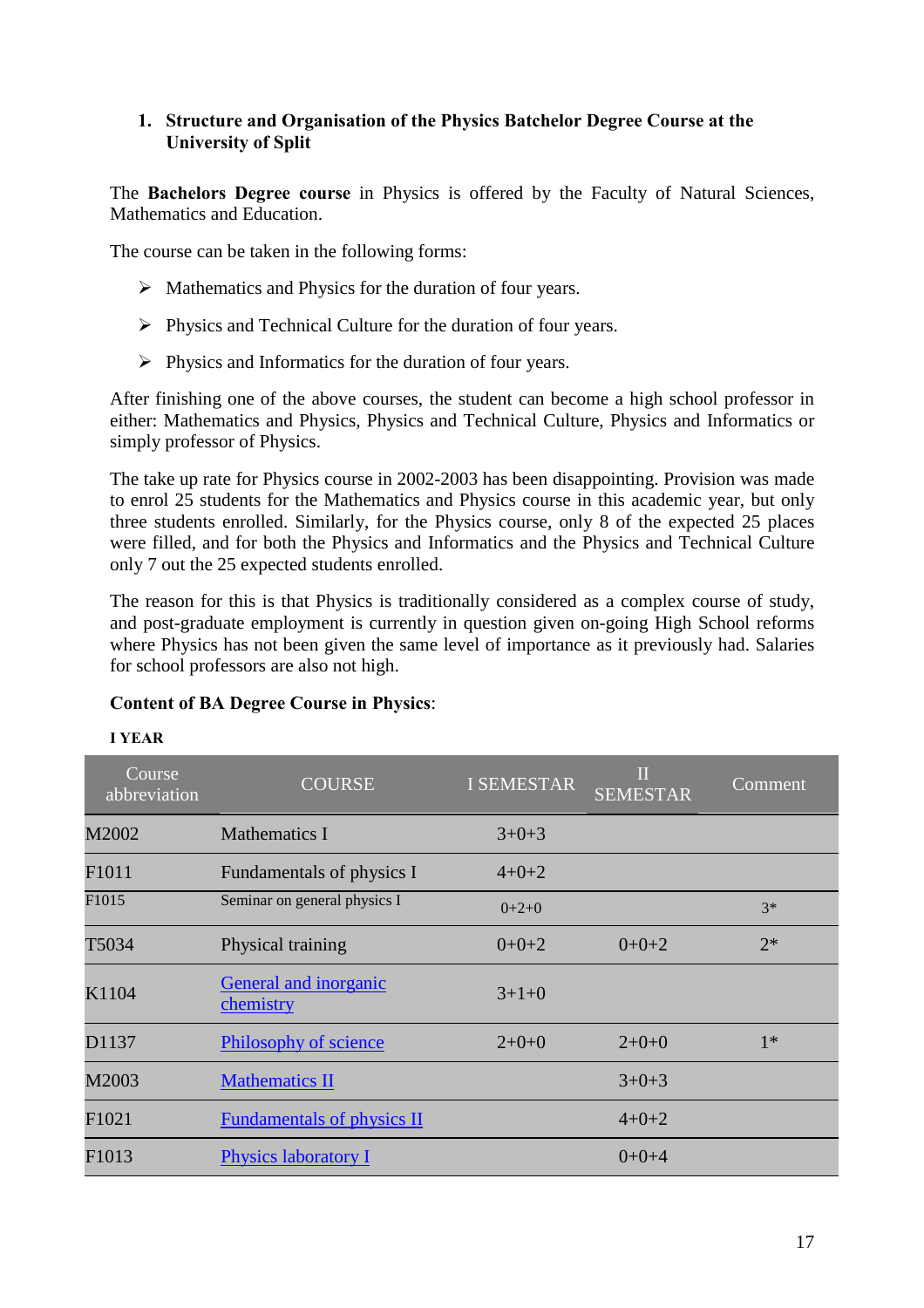| F1441 | Computers and operating<br>systems |              | $2+0+1$   |
|-------|------------------------------------|--------------|-----------|
|       | Foreign language                   | $0+2+0$      | $0+2+0$   |
|       | TOTAL:                             | $12 + 5 + 5$ | $11+2+10$ |

#### **OPTIONAL COURSES**

| Course<br>abbreviation | <b>COURSE</b>    |         | I SEMESTAR II SEMESTAR | Comment |
|------------------------|------------------|---------|------------------------|---------|
| Foreign language       |                  |         |                        |         |
| D1120                  | English I        | $0+2+0$ | $0+2+0$                |         |
| D1162                  | German           | $0+2+0$ | $0+2+0$                |         |
| D1170                  | <b>Italian I</b> | $0+2+0$ | $0+2+0$                |         |
| D1156                  | French           | $0+2+0$ | $0+2+0$                |         |
| D1176                  | <b>Russian</b>   | $0+2+0$ | $0+2+0$                |         |

#### **II YEAR**

| $\overline{\text{Course}}$<br>abbreviation | <b>COURSE</b>                         | <b>III SEMESTAR</b> | <b>IV</b><br><b>SEMESTAR</b> | Comment |
|--------------------------------------------|---------------------------------------|---------------------|------------------------------|---------|
| M                                          | <b>Mathematics III</b>                | $3+0+3$             |                              |         |
| F1511                                      | Mathematical methods of<br>physics I  | $3+0+2$             |                              |         |
| F1034                                      | Fundamentals of physics III           | $4 + 0 + 2$         |                              |         |
| F1021                                      | Physics laboratory II                 | $0+0+4$             |                              |         |
| F1111                                      | Classical mechanics I                 | $2+0+1$             |                              |         |
| D1132                                      | Educational psychology                | $2+1+0$             | $2+1+0$                      | $1*$    |
| D2314                                      | Pedagogy                              | $2+0+0$             | $1+1+0$                      | $1*$    |
| D2353                                      | English II                            | $0+2+0$             | $0+2+0$                      | $1*$    |
| T5034                                      | Physical training                     | $(0+0+2)$           | $(0+0+2)$                    | $2*$    |
| M                                          | <b>Mathematics IV</b>                 |                     | $3+0+3$                      |         |
| F1521                                      | Mathematical methods of<br>physics II |                     | $3+0+2$                      |         |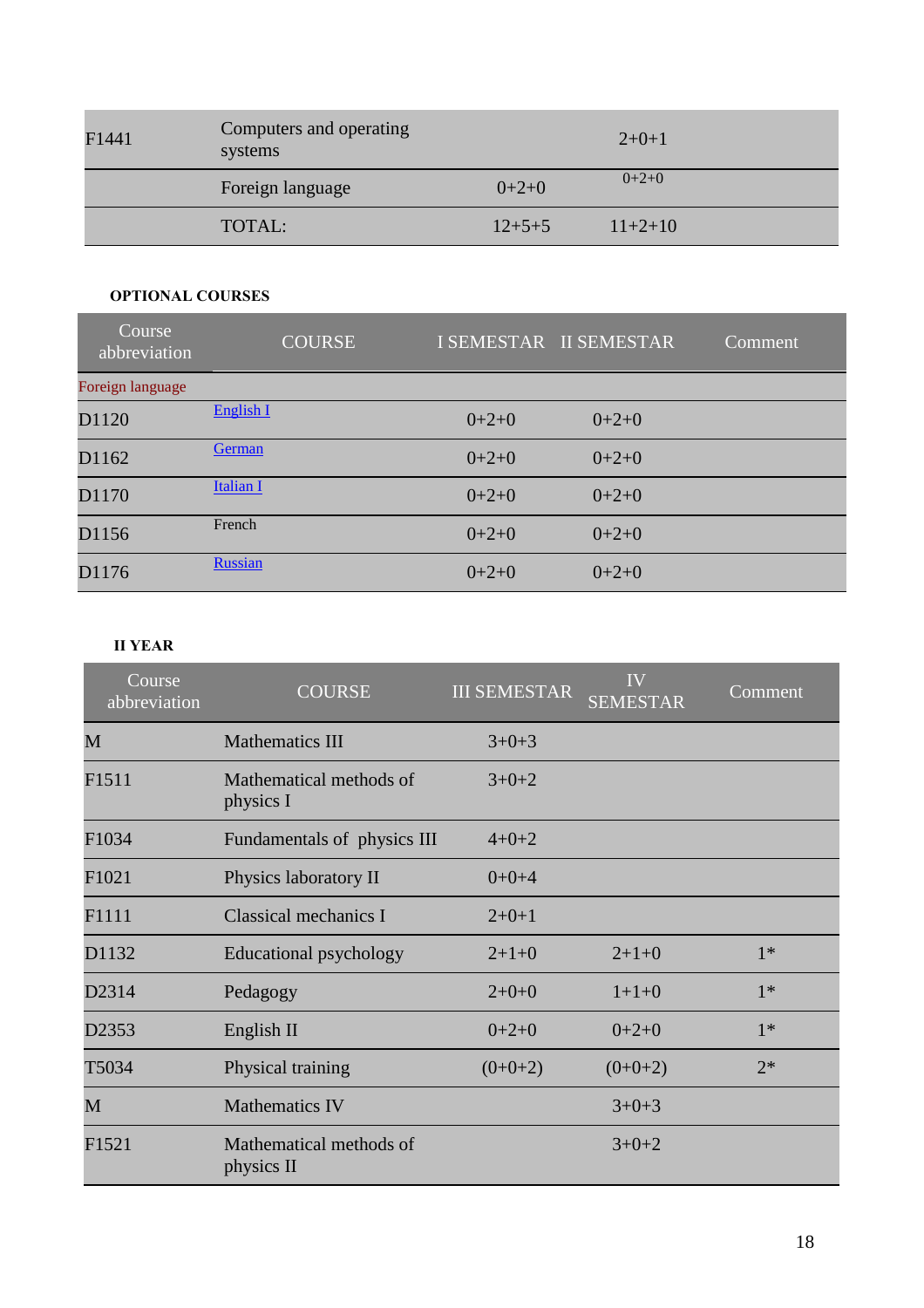| F1411 | Computational physics      |           | $2+0+0$     |
|-------|----------------------------|-----------|-------------|
| F1421 | Computational laboratory   |           | $0+0+2$     |
| F1044 | Fundamentals of physics IV |           | $4 + 0 + 2$ |
| F1033 | Physics laboratoryIII      |           | $0+0+4$     |
| F1121 | Classical mechanics II     |           | $2+0+1$     |
|       | <b>TOTAL:</b>              | $16+3+12$ | $17+4+14$   |

#### **III YEAR**

| Course<br>abbreviation | <b>COURSE</b>                                  |               | <b>V SEMESTAR VI SEMESTAR</b> | Comment |
|------------------------|------------------------------------------------|---------------|-------------------------------|---------|
| F1143                  | Electrodynamics                                | $2+1+0$       | $2+1+0$                       | $1*$    |
| F1153                  | Quantum physics and the<br>structure of matter | $2+0+1$       | $3+0+2$                       | $1*$    |
| F1156                  | Seminar on the structure of<br>matter          | $0+1+0$       | $0+2+0$                       | $1*$    |
| F1133                  | <b>Statistical physics</b>                     | $2+1+0$       |                               |         |
| F1043                  | Physics laboratory IV                          | $0+0+4$       |                               |         |
| F1611                  | Fundamentals of physical<br>electronics I      | $2+0+0$       |                               |         |
| F1631                  | Experimental methods of<br>modern physics      | $2+0+1$       | $2+0+1$                       | $1*$    |
| F1718                  | Experimental methods in<br>physics teaching    | $0+0+4$       | $0+0+8$                       |         |
| D3517                  | <b>Didactics</b>                               | $2+0+0$       | $1+1+0$                       | $1*$    |
|                        | Elective physics courses (one is necessary)    |               |                               |         |
| F1311                  | Low temperature physics                        |               | $2+0+0$                       |         |
| F1191                  | <b>Biophysics</b>                              |               | $2+0+0$                       |         |
|                        |                                                |               |                               |         |
| F1621                  | Fundamentals of physical<br>electronics II     |               | $2+0+0$                       |         |
|                        | TOTAL:                                         | $12 + 3 + 10$ | $12+4+11$                     |         |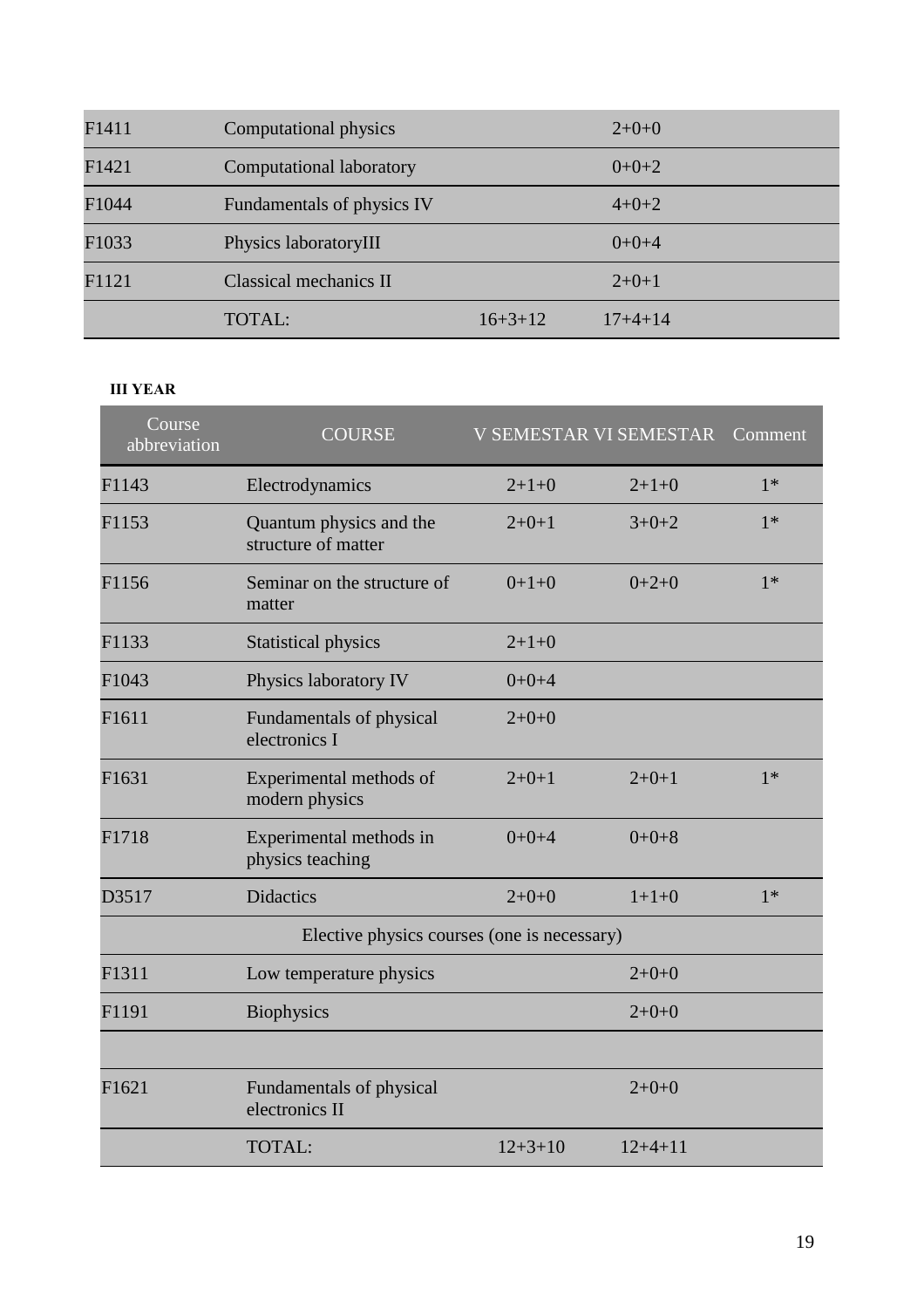#### **IV. YEAR**

| Course<br>abbreviation | <b>COURSE</b>                                     |              | VII SEMESTAR VIII SEMESTAR | Comment |
|------------------------|---------------------------------------------------|--------------|----------------------------|---------|
| F1171                  | Topics in nuclear and<br>particle physics         | $2+0+1$      | $2+0+1$                    | $1*$    |
| F1711                  | Physics teaching methods                          | $3+3+0$      | $3 + 3 + 0$                | $1*$    |
| F1211                  | Astronomy and<br>astrophysics                     |              | $2+0+1$                    |         |
|                        | Elective physics courses (one is necessary)       |              |                            |         |
| F1331                  | Introduction to physics of<br>nonlinear processes | $2+0+1$      |                            |         |
| F1195                  | <b>Bioenergetics</b>                              | $2+0+1$      |                            |         |
| F1719                  | Teaching practice                                 |              | $0+4+0$                    |         |
| F1371                  | History of physics                                | $2+0+0$      | $2+0+0$                    | $1*$    |
|                        | Elective physics courses (one is necessary)       |              |                            |         |
| F1199                  | <b>Medical physics</b>                            | $3+0+1$      |                            |         |
| F1341                  | Classical relativistic<br>physics                 | $3+0+1$      |                            |         |
|                        |                                                   |              |                            |         |
| F1613                  | Laboratory in<br>fundamentals of<br>electronics   |              | $0+0+3$                    |         |
| F1812                  | Introduction to diploma<br>thesis                 |              | $2+0+0$                    |         |
| F1161                  | Topics in solid state<br>physics                  | $2+0+1$      | $2+0+1$                    |         |
| F1164                  | Seminar on solid state<br>physics                 | $0+3+0$      |                            |         |
|                        | TOTAL:                                            | $14 + 6 + 4$ | $13 + 7 + 6$               |         |

Comments:

1\* - Exam is to be taken after both semesters

2\* - Optional course; it is not added to the total of credit points

3\* - There is no exam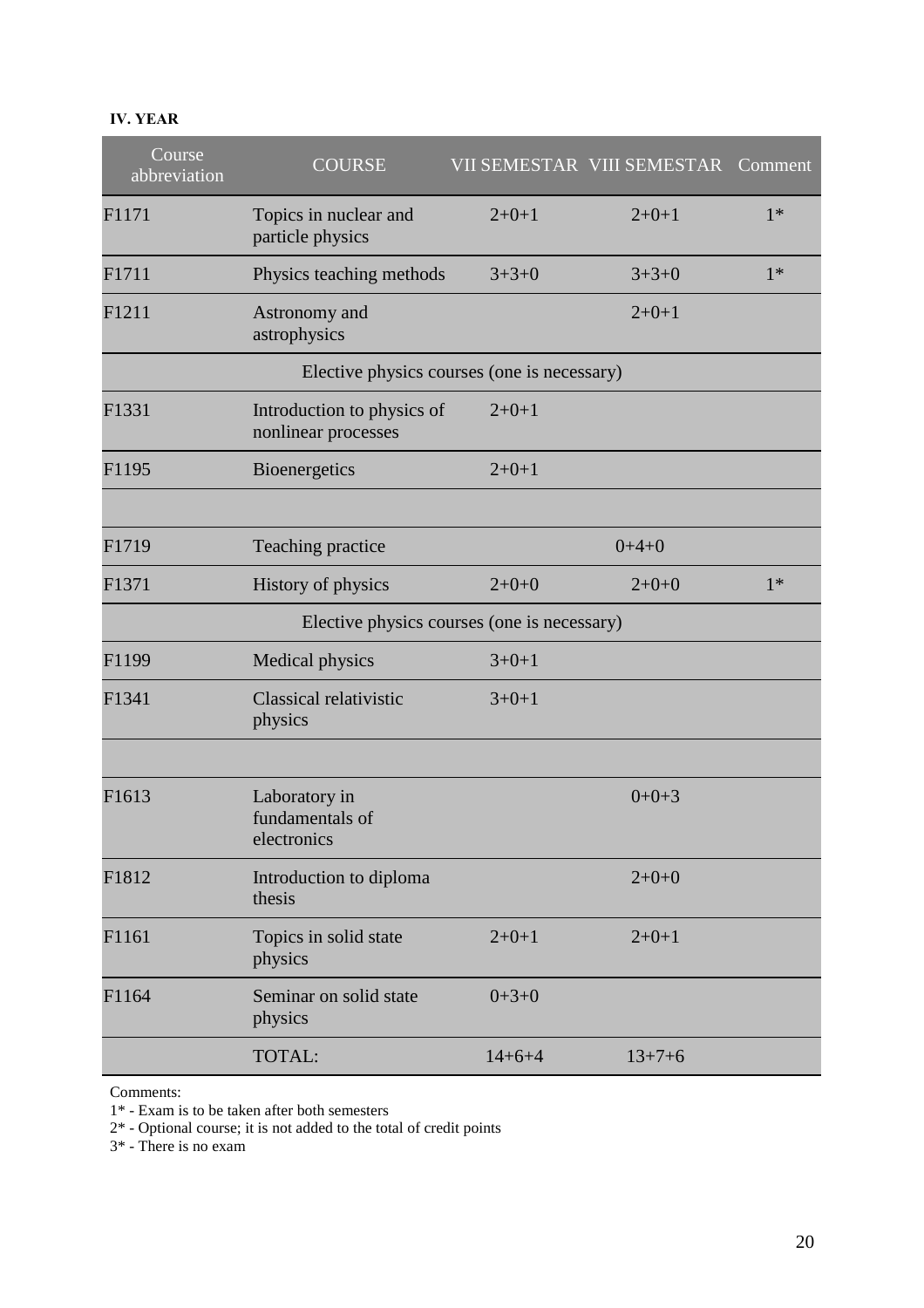### **Teaching methods**

- $\triangleright$  frontal lectures
- $\blacktriangleright$  laboratory activity
- $\triangleright$  quarterly seminars

At the Physics Department there are thirteen members of staff.

#### **2. Masters Course in Didactics in Science - Physics (Science Education)**

Masters Course in **Didactics in Science – Physics** (also in Chemistry and Biology) received approval at the level of the National Council for Higher Education two weeks ago. This Masters Course Degree is carried out by the Faculty of Natural Sciences, Mathematics and Education at the University of Split. The course offers training in contemporary methods of teaching and learning, aimed at training the new generation of teachers and professors in evaluating school curriculum and in the methods of developing and updating parts of existing curricula. Training would also be offered in how to design new school textbooks, and on the mentoring system of working with children.

Enrolment policy for this Masters would require an average grade at the undergraduate level, higher than 3,5 (on the scale from 2-5).

| Subject                                      | Hours         |
|----------------------------------------------|---------------|
| <b>Compulsory</b>                            | Min $30$      |
| Contemporary movements in Physic Methodology | 30            |
| Optional                                     | <b>Min 80</b> |
| Philosophy of Physics                        | 20            |
| Selected Areas of Biophysics                 | 20            |
| Physics of Condensed Matter                  | 20            |
| Selected Areas of Relativity of Physics      | 20            |
| Selected Areas of Physics                    | 20            |
| <b>Symmetry in Physics</b>                   | 20            |
| <b>Border Areas of Physics</b>               | 20            |
| Modern programming in Natural Sciences       | 20            |
| <b>Environmental Change and Hazards</b>      | 20            |

The course lasts for two years and is organized as follows:

| Subject                                                | Hours         |
|--------------------------------------------------------|---------------|
| <b>Compulsory</b>                                      | <b>Min 40</b> |
| Psychology of Learning                                 | 20            |
| Methodology of Scientific Research in Natural Sciences | 20            |
| Optional                                               | Min 50        |
| Didactics and Curriculum of Modern Teaching Skills     | 10            |
| Methodology of Pedagogical Research                    | 10            |
| <b>Alternative School Models</b>                       | 20            |
| Sociology of Teaching Profession                       | 10            |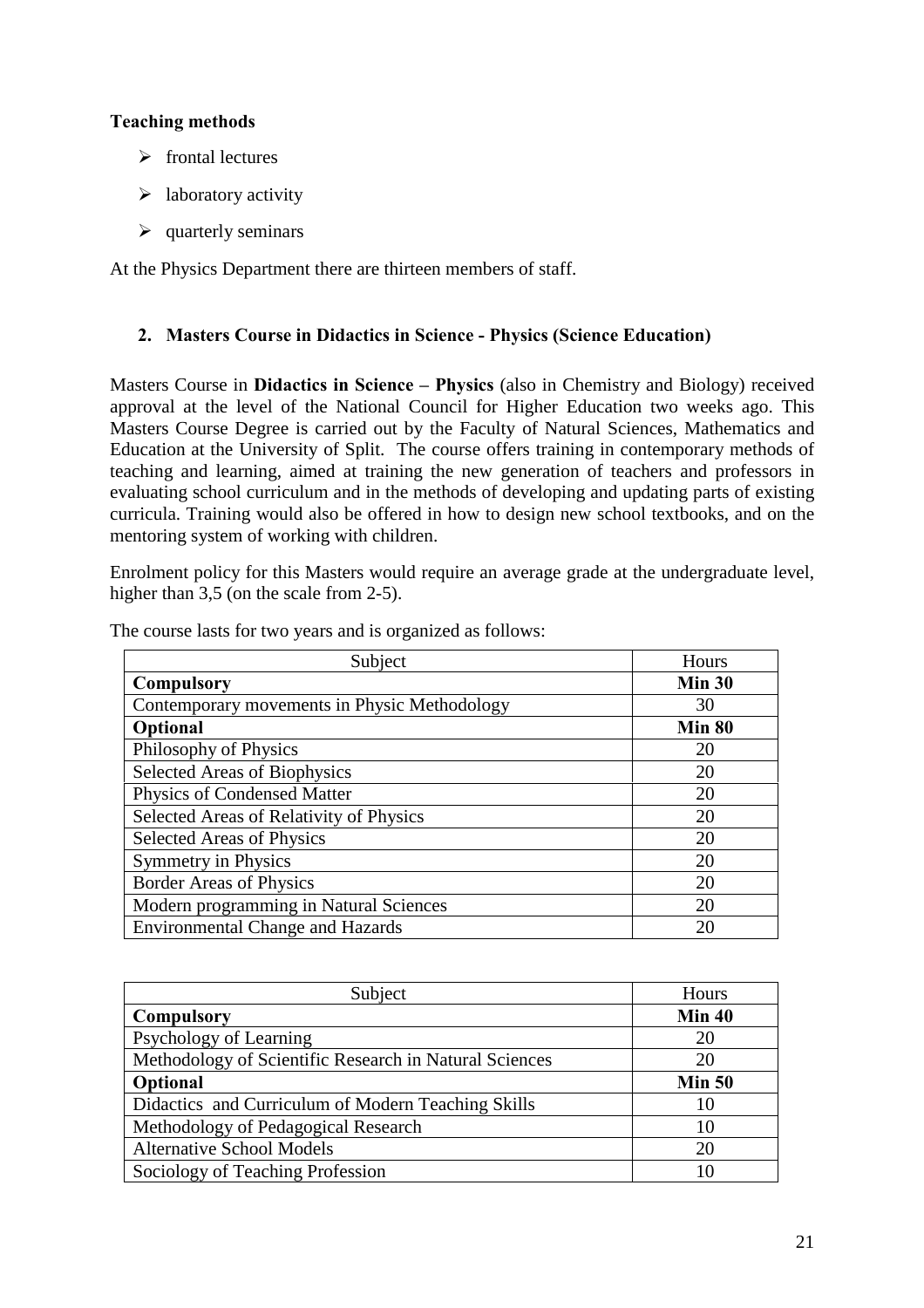| Ecological Topics in Education           | 10  |
|------------------------------------------|-----|
| <b>Education Economics</b>               |     |
| <b>Labour Economics</b>                  | 10  |
| Modern Computer Technologies in Teaching | 20  |
| <b>Culture and Human Environment</b>     | 20  |
| Philosophy of Science                    | 20  |
| <b>Science Education</b>                 | 2() |

The student will also be able to choose one subject from the other courses offered within this programme.

This Masters course is anticipated that students from different faculties studying different Masters degrees will be able to enrol to any of the given subjects. It is also planned that the ideal number of students enrolled in to the course should be no more than ten.

# **VI. The Structure and Organisation of Joint Degrees at the University of Split**

This section of the case study will focus on the two joint degree courses run at the University of Split.

The reason for this extensive focus is that these courses, which are run in partnership with Western European Higher education institutions, are structured towards European standards and contain key elements of the provisions of the Bologna Declaration including an ECTS. They are also two of the most progressive courses offered by the University.

#### **1. Joint Degrees**

At the Prague meeting in 2001, special emphasis was placed on the Joint Degrees offered in a partnership by institution from different countries and leading to a recognized Joint Degree. Joint Degrees are more common at Masters and PhD levels that at first degree level, or outside the university sector. These programmes are usually based on bilateral interinstitutional rather than intergovernmental higher educational agreements**. (Dujic,Z 2002)**

#### **2. Joint Degree 1: Science and Technology of the Environment and Territory**

This degree is offered by the Faculty of Natural Sciences, Mathematics and Education, in partnership with **University of Molise (Italy)** and **Valahia University of Targoviste (Romania).** The first course began in 2000 and will end in 2003.

#### *2.1 Description and Aims of the course*

The course is concerned with the interrelationships among the natural environment, natural resources and human society. The goal of the course is to educate students to be sensitive and knowledgeable about complex environmental issues facing contemporary society.

#### *2.2 Teaching Methods*

During the course the following methods are used: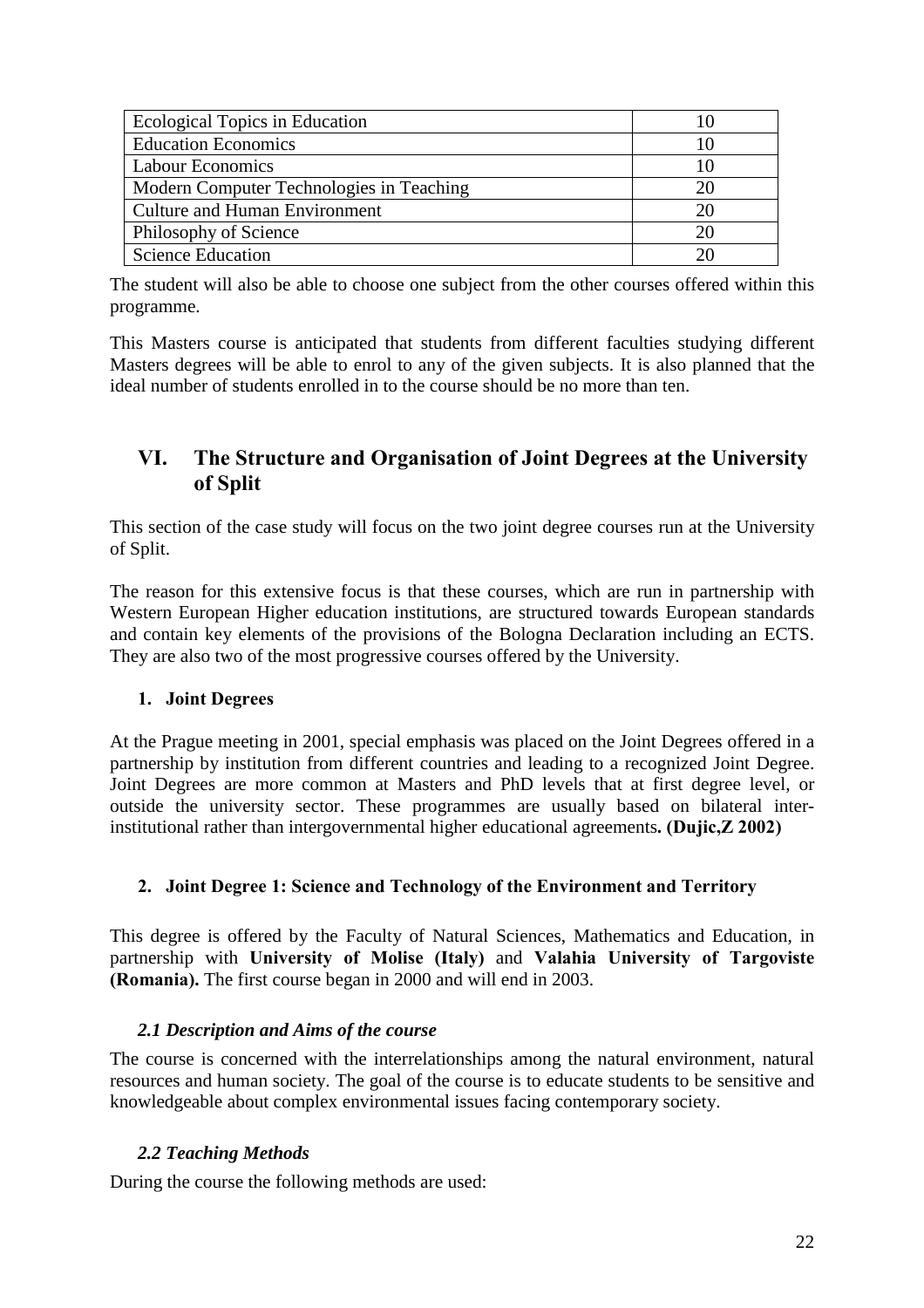-frontal lectures

-field exercises

-laboratory activity

Students must take both compilation and multiple choice tests. For frontal lectures a wide use of multimedia are used, and interactive systems; the software used as learning tool includes the following:

- A central module for students to navigate through course materials. The schedule is organised mostly by time frames (the lectures are available on the web every week). The schedule links students to readings, assignments and quizes.
- An interactive, facilitated environment for students to have discussions among each other and with the professor, to share information and to complete team tasks and assignments. The "CourseRoom" allows participants to work in teams and support public and private discussions. The "CourseRoom" uniquely supports and enables collaborative learning that is both student-to-student and professor-to-student.
- A collection of student descriptions that includes contact information, photographs, education and experience, and interests. This application allows students to create a "home page" of information about themselves.
- An evaluation tool for the professor to privately test and receive feedback on student performance at the end of the week. Quizzes are posted in the schedule and are emailed back in a data base only accessible by the professors. Professors can review, grade and provide feedback to students.

To facilitate the transmission of the lectures on the web, the software allows to compress hours of transmission into a few minutes. Foreign students are able to decompress the lectures received and use them as they think proper.

Seminars are be available through video-lectures in each foreign University and will be eventually certified by means of oral and written tests taken under the direct control of the professor in the room.

This evaluative process is a part of each teaching program.

Foreign students must take evaluative tests at their own University in the presence of a board made of Italian and foreign examiners who function as tutors.

Practical exercises are concentrated during the summer. Foreign students will join Italian students for common field exercises.

Other practical demonstrations filmed in laboratories will be sent to foreign students as file videos.

This didactic system is held for each of the three years; to prepare the graduation thesis will be used different strategies to be defined during the course.

#### *2.3 Aims and Professional Profile*

Students receiving basic training in all aspect related to the environment and its interactions with the community. They are able to identify and study the interaction between human and non-human systems, and to analyse and manage ecological processes, environmental system, natural resources, and to apply field methodologies.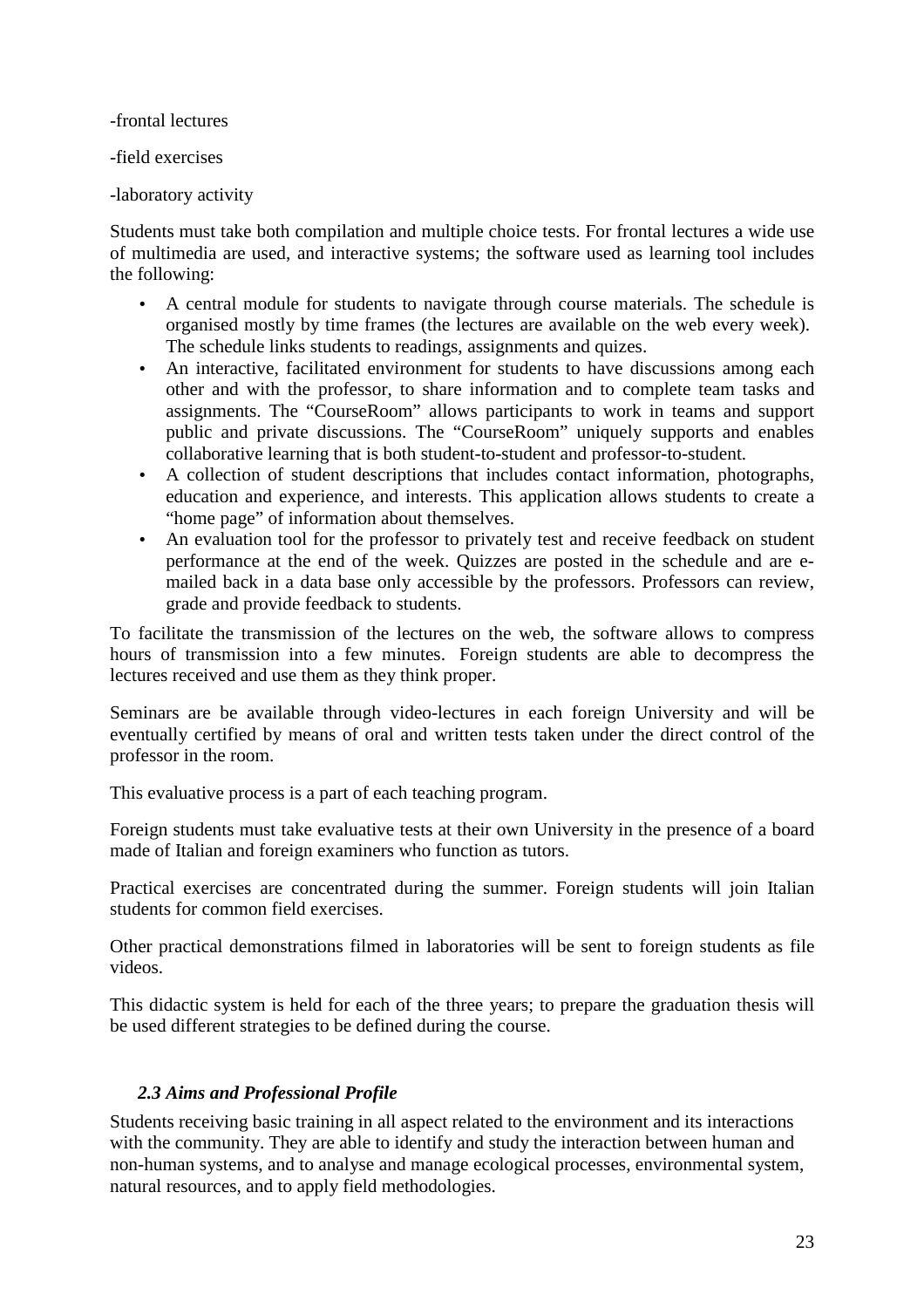Therefore, graduates will possess a broad basic environmental culture, and will be able to interact with experts in various disciplines. Their training is devoted to sampling, analysis and monitoring natural, semi-natural and human ecosystems and to the organisation and interpretation of data, with particular reference to the ecological disciplines. They will also possess the technical, scientific and professional expertise necessary to the management and interpretation of territorial information.

Graduates in Environmental Science will be expert in the evaluation and management of environmental system and land management they will also receive training in the basic disciplines of the course (mathematics, physics and chemistry) and their links with the disciplines of agricultural, economics, legislation. They will also study those aspects of the natural disciplines essential for the development of a holistic view of the environment.

#### *2.4 Professional Opportunities*

Graduates will be able to pursue a career in the public or private sectors on local, national and international level. The program is designed to prepare individuals for careers in business, industry or government; or to pursue graduate studies in environmentally-related sciences, low, public health or business. The curriculum provides a wide scope of instruction which enables students to explore various disciplines and professions involved with environmental issues.

#### *2.5 Duration and Contents of the Course (including credit system)*

This three-year course consists of 25 courses for a total of 180 ECTS credits. It consists of lessons (using multimedia technology), theoretical and practical exercises, seminars, monographic courses, guided activities, technical visits (during internships in Italy), partial evaluation tests, and correction of essays. Courses are devoted to a single discipline or, in the case of modules, several disciplines (integrated course). At least three credits are awarded for each single-discipline course. The integrated course consists of coordinated didactic modules for a maximum of nine credits also awarded by more than one teacher and with a single final examination.

Students may shape their own programme depending on their aims. The course is structured in "basic training" (46 credits) and "profession orientated training" (58 credits). Integrative disciplines (42 credits), activities chosen by the student (9 credits), and other activity (9 credits) complete the course. The total of the credits including the final examination (16 credits) amounts to 180, which corresponds to the Level 1 degree.

The academic year is divided into six-month periods, each lasting at least twelve weeks. The three-year course includes:

- 1. Elements of mathematics, statistics, computer science and physics applied to the organisation, management and elaboration of analytical data.
- 2. Elements of microbiology, biochemistry and applied biology, chemistry, soil science, lithology and geology that will enable the student to interpret complex abiotic and biotic phenomena.
- 3. Elements of ecology, environmental botany, impact evaluation, nature conservation and landscape ecology that will enable the student to address problems related to the evaluation and management of environmental system.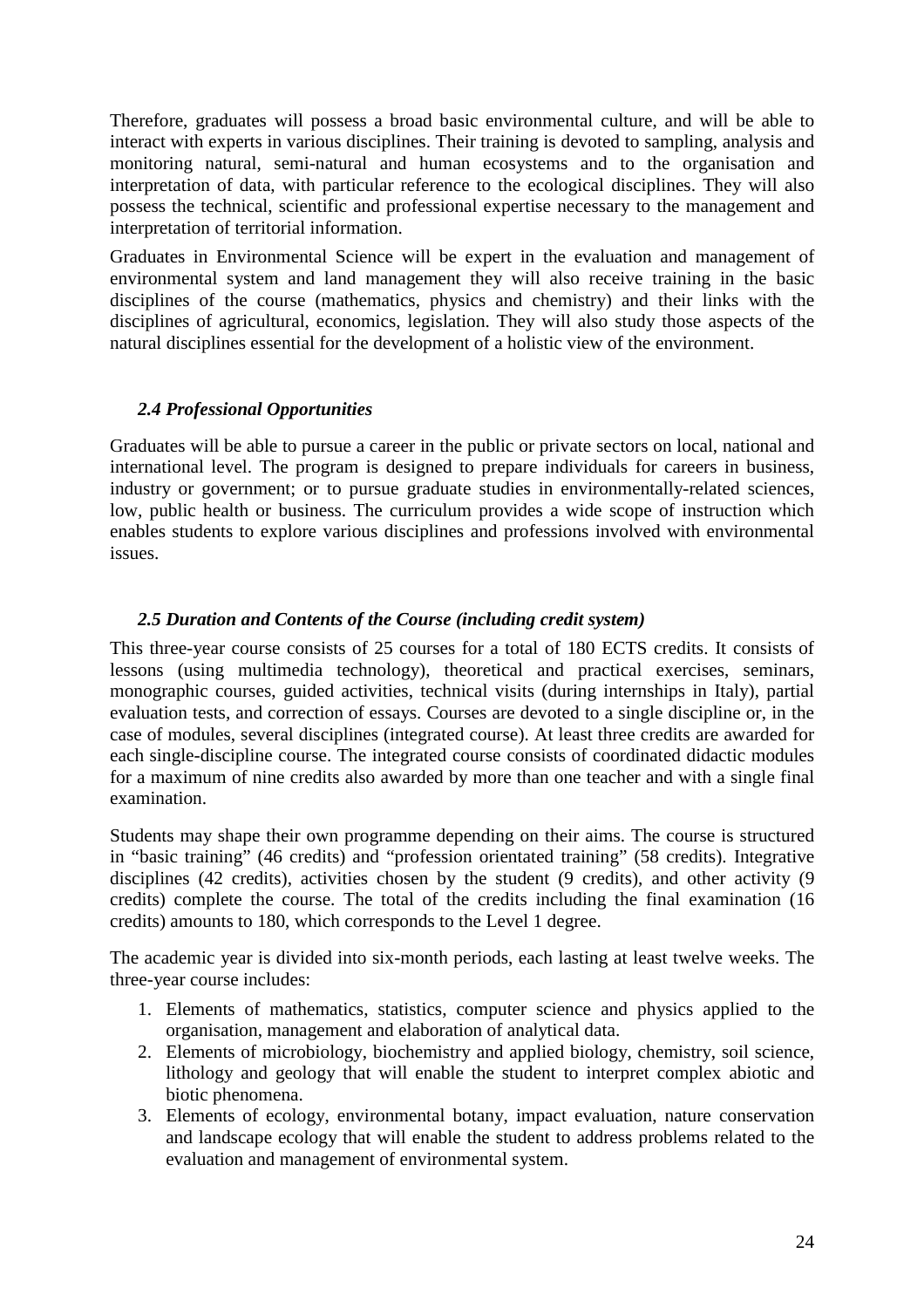#### *2.6 Application Procedures*

The enrolment is regulated by the laws for governing university enrolment in Croatia. The number of enrolment per course is established by the Academic Senate, upon the proposal of the Faculty Council, depending on the structures available, professional opportunities and according to the general criteria established by the Ministry of University and Scientific and Technological Research.

#### *2.7 Degree examination*

The degree examination, which is governed by the rules established by the partner Universities, comprises of an oral examination relating to the activity carried out within the framework of the internship and/or through a thesis on a topic agreed with the tutors. Students must pass the examinations required in their given disciplinary area in order to sit the final examination.

#### First level course degree in Science and Technology of the Environment and Territory – **Summary Table**

| <b>Courses</b>                       | <b>Lectures</b><br>(credits) | <b>Laboratory</b><br>(credits) |
|--------------------------------------|------------------------------|--------------------------------|
| I year – I semester                  |                              |                                |
| <b>Mathematics</b>                   | 7                            |                                |
| Zoology                              |                              |                                |
| Physics                              |                              |                                |
| Plant morphology and physiology      |                              | $\mathbf{1}$                   |
| I year - II semester                 |                              |                                |
| Inorganic and general chemistry      | 7                            | 1                              |
| Geology                              | 6                            | $\mathbf{1}$                   |
| Foreign language                     | 6                            | $\mathbf{1}$                   |
| <b>Informatics</b>                   |                              | $\mathbf{1}$                   |
| II year - I semester                 |                              |                                |
| Organic chemistry                    |                              | $\mathbf{1}$                   |
| <b>Statistics</b>                    |                              |                                |
| National legislation                 |                              |                                |
| Biochemistry                         |                              |                                |
| Physical geography and geomorphology | 6                            |                                |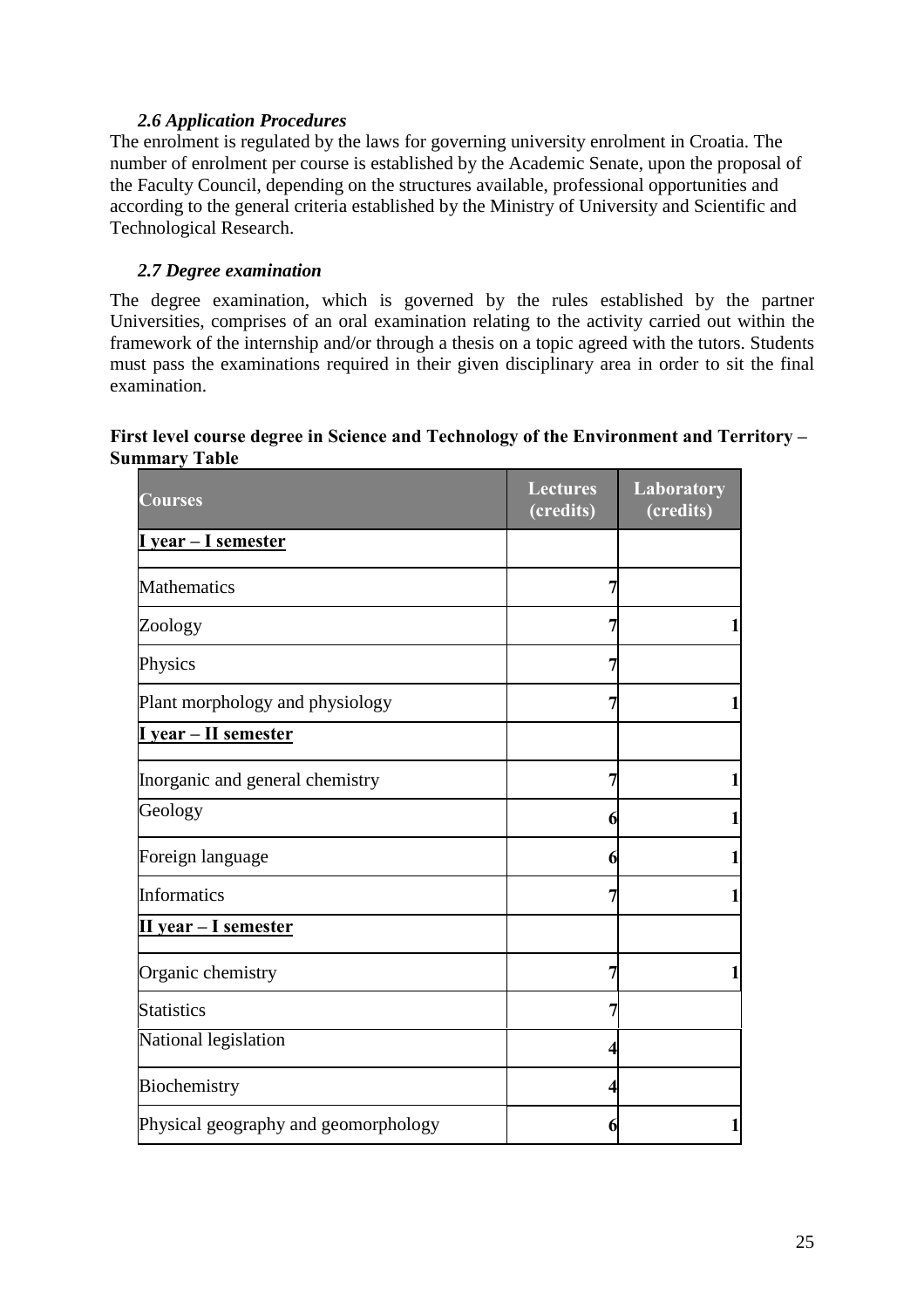| II year - II semester                                        |     |     |
|--------------------------------------------------------------|-----|-----|
| General and environmental microbiology                       | 6   |     |
| European legislation                                         |     |     |
| Applied biology                                              |     |     |
| Ecology                                                      | 5.5 | 2.5 |
| <b>Environmental botany</b>                                  |     |     |
| III year - I semester                                        |     |     |
| Cartographic analysis and geographical<br>information system |     |     |
| Analytical chemistry                                         | 3   |     |
| Soil sciences                                                |     |     |
| <b>Environmental economics</b>                               |     |     |
| <b>III</b> year – II semester                                |     |     |
| Engineering geology and hydrogeology                         | 5   |     |
| Conservation of natural resources                            | Δ   |     |
| Landscape ecology                                            |     |     |
| Environmental impact assessment                              |     |     |
| <b>Optional courses</b>                                      | 9   |     |
| Practical activities                                         | 9   |     |
| <b>Final evaluation</b>                                      | 2   |     |
| Total                                                        |     | 180 |

**\***(Valahia University of Targoviste, University of Sarajevo, University of Molise, University of Split, 2000)

### **3. Joint Degree 2: International (European) PhD programme in Environmental Physiology**

This course is designed by the Medical Faculty of the University of Split in partnership the Medical Faculty of Norwegian University of Science and Technology, (Trondheim). It is due to run its first course module in 2004.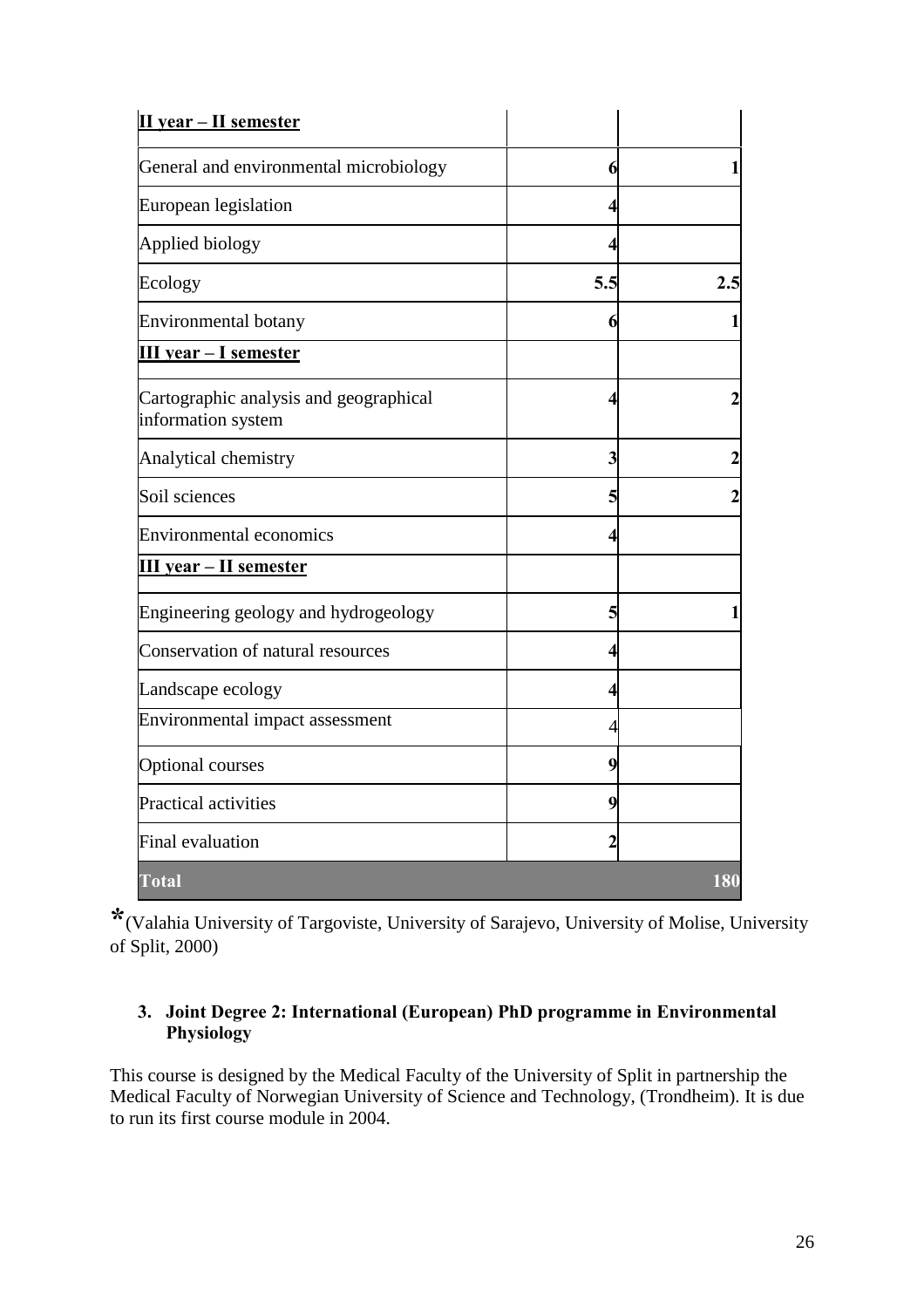The diplomas / PhD degrees will be awarded jointly by the institutions participating in the programme. At a later stage, it is the intention of the partners to involve other institutions in the programme.

The MD/PhD programme will have all its courses expressed in ECTS credits, allowing for free exchange of students and /or professors with other major universities in Europe.

## **6.3.1 Course Description**

It is a research and thesis based integrated post-graduate degree programme in Environmental Physiology. This, yearly 60 credit, four year, period of study is concerned, exclusively, with basic research training and comprises of compulasory courses together with optional courses dependent upon the student's research specialization. The four years postgraduate programme is based upon a Master's degree or equivalent, preferably with a biology related major, or a medical degree. The programme is connected to ongoing research at the participating universities.

**Environmental physiology** is the study of how the organism reacts to changes in the external environment. How the organism is able to do this can give important information about the regulatory mechanisms present both during heath and disease.

**Preventive medicine** is an area with increasing importance. It is usually concerned about how various external factors can lead to disease.

## **6.3.2 Programme Goals**

- 1 To train students in Environmental Physiology to a level where they are able to perform independent research in the field as well as to supervise and teach undergraduate students on the subject.
- 2 To establish a collaborative network of Universities in Europe in the area of Environmental Physiology.
- 3 To develop research collaborations to place the participating European university as the leading institutions in this field, in particular as this is related to preventive medicine.

The course will offer a doctoral education that takes approximately four years after a MSc or MD degree.

Students will be offered extensive guidance. This is provided by having an intensive introductory course and giving the students follow up both by their thesis supervisor and the faculty of the programme.

## **6.3.3 Course structure**

The programme will mainly, but not exclusively perform research and teach in the following areas:

## **Environmental Physiology:**

- 1. Diving and hyper baric physiology and medicine
- 2. High altitude physiology and medicine
- 3. Space physiology and medicine
- 4. Thermal physiology
- 5. Basic and advanced exercise physiology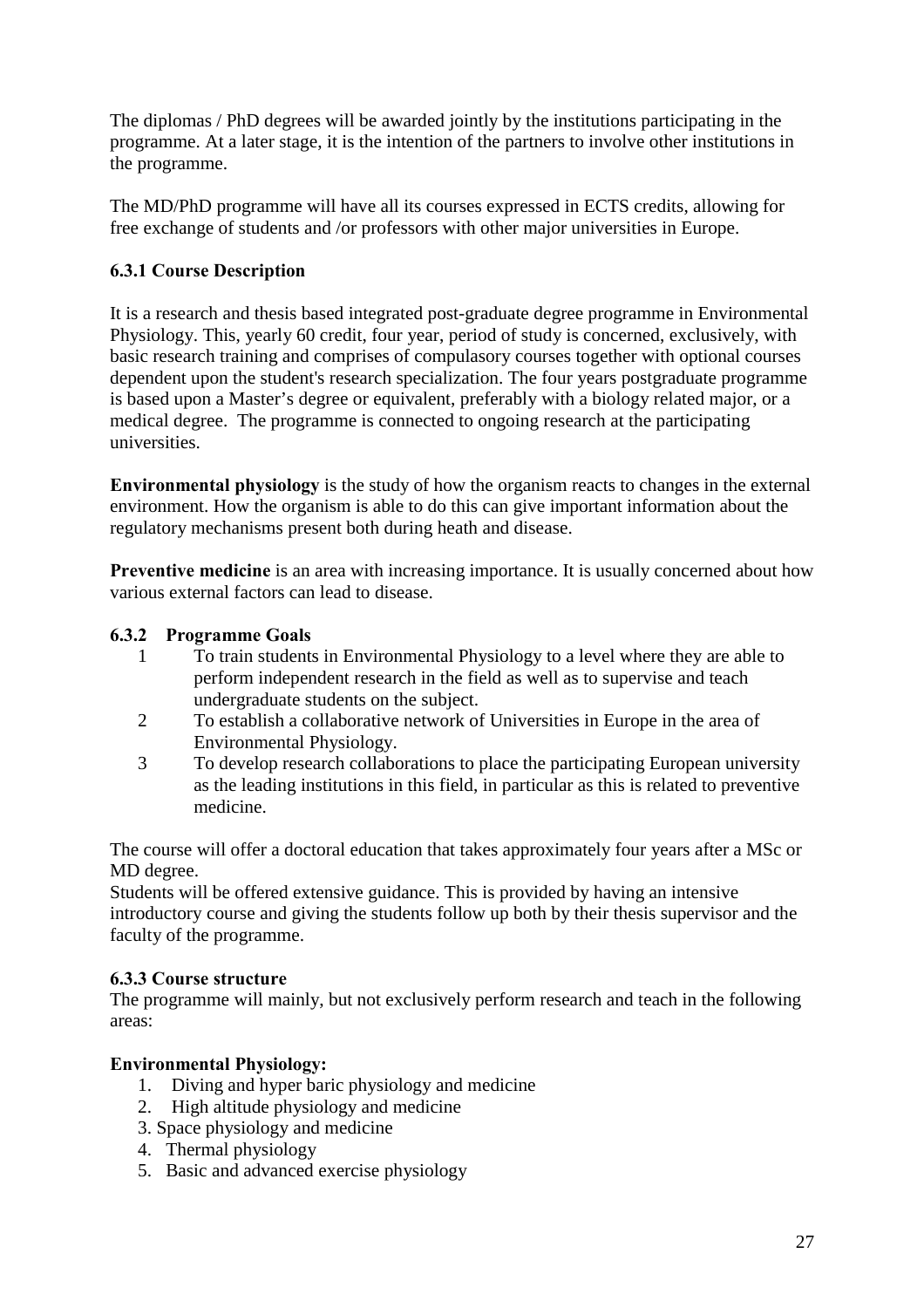6. Exercise physiology in disease, rehabilitation and ageing

## **6.3.4 Entrance Requirements:**

- 1. Masters degree or equivalent in a biological related subject
- 2. MD or equivalent
- 3. Medical students with at least two years of medical school accepted for the research program in Medical Technology.
- 4. Medical students with at least two years of medical school accepted in a combined MD/PhD program

The students are required to pass an entrance exam in basic and molecular physiology, in particular related to circulatory and respiratory physiology. The exam will ensure that all of the students have similar background knowledge at the start of the course.

At the end of the first semester each student will have to select a specific field of study as well as a mentor among the faculty. The research projects will be part of the ongoing research at the participating institutions, but here will also be opportunities to perform research at other laboratories.

For the first course a maximum of 10 students will be accepted.

## **6.3.5 Teaching methods**

- 1. Lectures
- 2. Problem based learning in groups: based on real problems to allow students to search for information on their own
- 3. Seminars
- 4. Practical exercises, demonstrations in laboratories.

All teaching material will be available on the web. A website with a chat-room will be established for exchange of material and views.\* (Z.Dujic,2002)

# **7. CONCLUSIONS and SWOT ANALYSIS**

The case study outline suggested that the "Conclusions" section should focus on our institution's main achievements and developments in promoting curricular reform in view of the provision of the Bologna declaration.

The key achievements and developments to date, which have been highlighted above can be summarised as follows:

- $\triangleright$  The University of Split is in the process of establishing a 'Board for International Relations and ECTS', led by a coordinator who will work with faculties to prepare them for the restructuring of degree courses and curricula, and facilitate the process of introducing the ECTS and Diploma Supplement. The timeframe that the University has set for implementing the ECTS at the Doctoral level is 2004-2005, and 2005-2006 for undergraduate and Master programmes.
- ! The ECTS has already been introduced in a Joint Degree Masters level course **Science and Technology of the Environment and Territory,** which is being run in collaboration with partner universities in Italy and Romania. In addition, the ECTS will be central to two proposed courses – the PhD Programme in Environmental Physiology, which is due to begin shortly in partnership with a Norwegen partner institution, and a Masters degree in Science Education for Physics.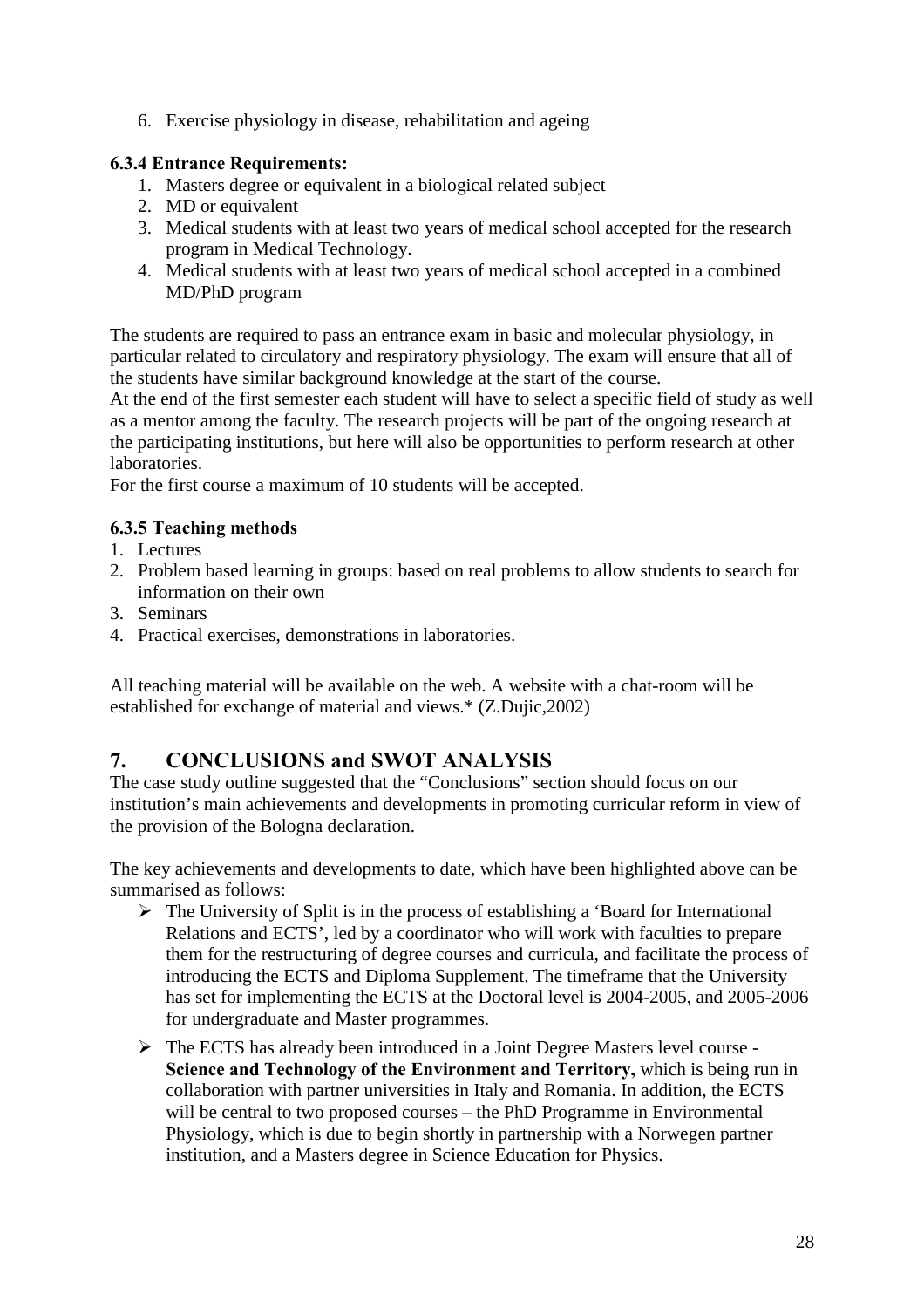$\triangleright$  The two above-mentioned Joint Degree programmes have introduced interactive and modern approaches to post-graduate study based on Western European models, founded on Bologna Declaration principles.

These are modest, yet solid initial achievements, and as has been emphasised throughout the paper, the process of reform at the University of Split, in the direction of the Bologna provisions, is likely to accelerate once the proposed law for Higher Education (which incorporates all the elements of the Declaration) is ratified. An additional process which will focus attention on reform in this direction will be the University's **Five Year Strategic Plan** which is due to be finalised in the coming months.

To conclude, it may be useful to the reader, to present a brief analysis some of the University of Split's key **Strengths**, **Weaknesses**, **Opportunities**, **Threats** (SWOT Analysis), in relation to the required reform of its management, administrative, degree course and curricula structures, in line with the Bologna Declaration. This will provide a picture of the institutions internal and external operating environment, and will help the reader to understand some of the elements which could facilitate the reform process as well as some of the key difficulties and challenges.

#### **Strengths (Internal)**

The University of Split:

- $\triangleright$  has a number of senior management personnel who are committed to the reform process and who have been actively involved in developing and commenting on the national level draft Law for Higher education
- $\triangleright$  key university staff are networked into international and European organisational structures which are promoting reform such as: UNCESCO-CEPES, the EU (TEMPUS) UNI-ADRION, FP6
- $\triangleright$  is a relatively small institution and so a wide-ranging reform processes may be easier to coordinate
- $\triangleright$  is currently piloting / plans to pilot, a number courses which introduce elements central to the Bologna Declaration (e.g Joint Degrees, ECTS)
- ! is in the process of establishing an **International Relations and ECTS Board,** which will drive the process of introducing Bologna related reforms over the coming years

## **Weaknesses (Internal)**

- $\triangleright$  It is widely felt that senior management as well as academic and administrative staff currently have an unmanageable workload, which is likely to increase significantly with the introduction of a wide-ranging reform process
- $\triangleright$  There is a general feeling of apprehension and uncertainty regarding such a wholesale process of change
- $\triangleright$  It is recognised that there is likely to be an important level of resistance to degree course and curricula reform (including the introduction of **ECTS**) amongst certain members of the academic staff
- $\triangleright$  the lack of courses taught in English at undergraduate and post graduate level is having a negative effect on the level of possible vertical and horizontal mobility towards the university

## **Opportunities (External)**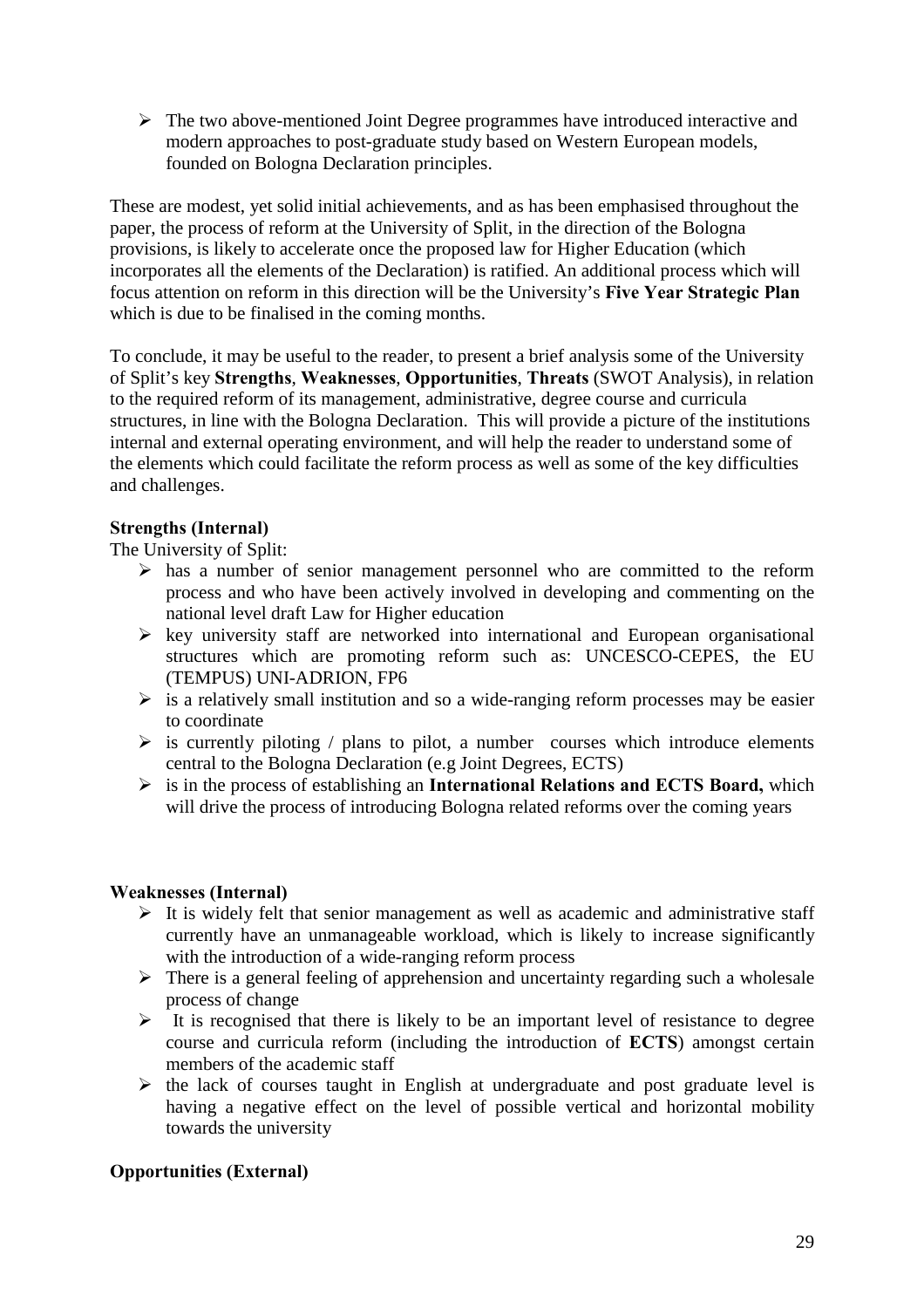- $\triangleright$  the University is a pilot institution within the UNESCO-CEPES/EC programme and as such is receiving direct technical guidance and assistance in the initial stages of the reform process
- $\triangleright$  the University is also receiving external technical support from, and cooperating with the EU Tempus programme and will be part of the FP6 programme and possibly Socrates/Erasmus
- $\triangleright$  A new motor-way, which should be completed by 2005 (Zagreb-Split-Dubrovnik), will help communications between North and South of Croatia. This will not only facilitate links and information exchanges with other Croatian institutions who are undergoing similar reform processes, but will have a positive impact on the mobility of students to and from the region.
- $\triangleright$  The eventual ratification of the law for Scientific Research and Higher Education (which should be passed in Spring 2003) will a) create the national framework for reform in line with the Bologna Declarations b)increase the level of support from the Ministry of Science and Technology to the University

### **Threats (External)**

- $\triangleright$  An extended delay in the ratification of the proposed law for Scientific Research and Higher Education (including possible change of government)
- $\triangleright$  insufficient funding and technical support from central government to support the reform process
- $\triangleright$  insufficient external technical assistance to support the reform process after the completion of the UNESCO-CEPES programme

It's important to re-emphasise that the University of Split is in the very first stages of the reform process. There is a strong commitment amongst senior management to work towards achieving the reform objectives which will be set out in the new law (in line with the Bologna Declaration), however it is recognised that this process will face numerous challenges and obstacles. Of critical importance is that our institution receives continued internal and external technical and financial support, to further develop our capacity to manage this complex transition.